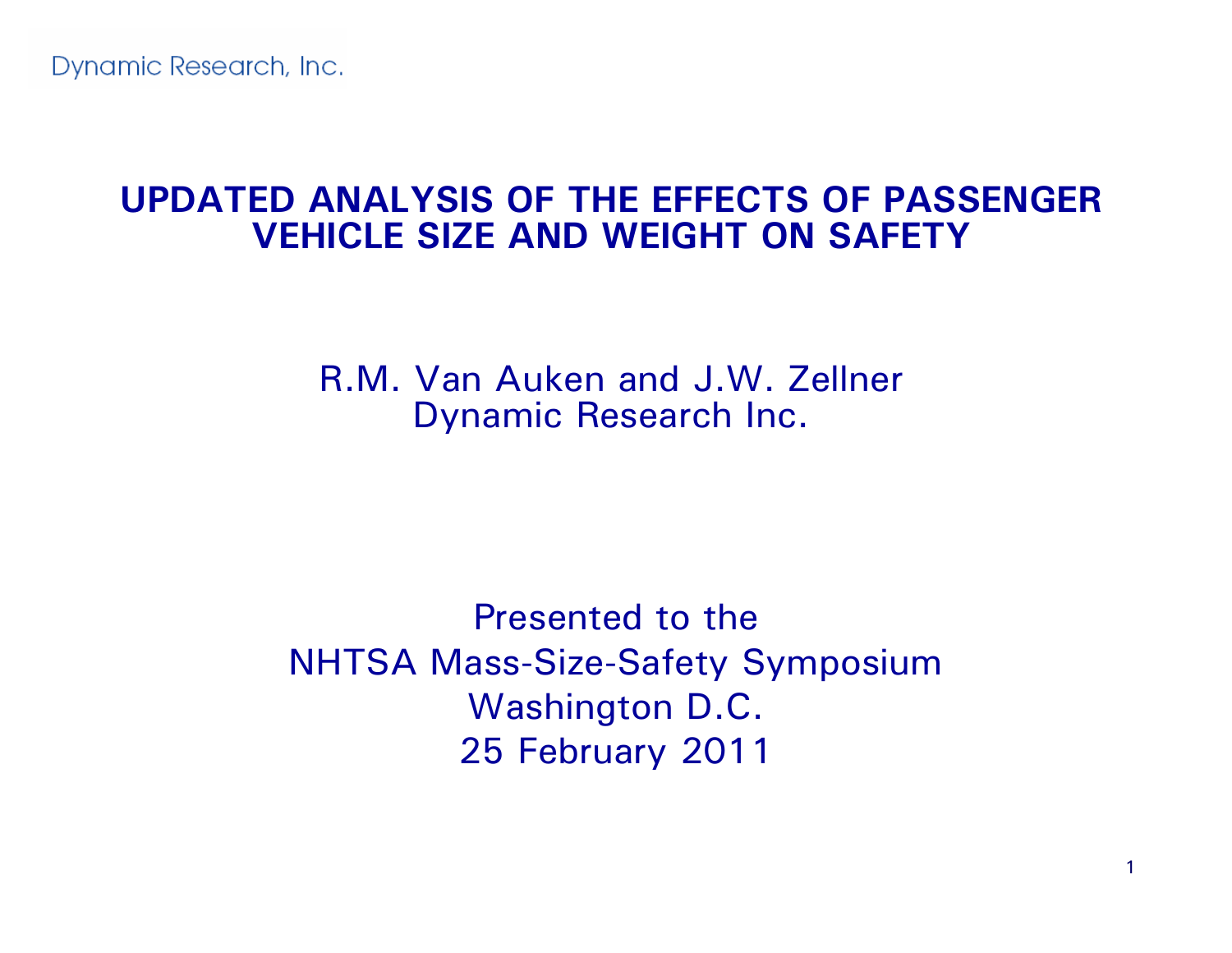# **TOPICS**

- 1. Overview of Past DRI studies
	- A. Cross-sectional analyses primarily based on Kahane (1997) methods
		- •2002, 2003, 2004, 2005
	- B. Fleet multi-body computer simulations
		- •2004, 2007
- 2. New DRI "Phase 1" Study
	- • Update the DRI (2004, 2005) analysis based on Kahane (2003) methods and data
	- • Investigate why DRI (200x) and Kahane (2003) results are different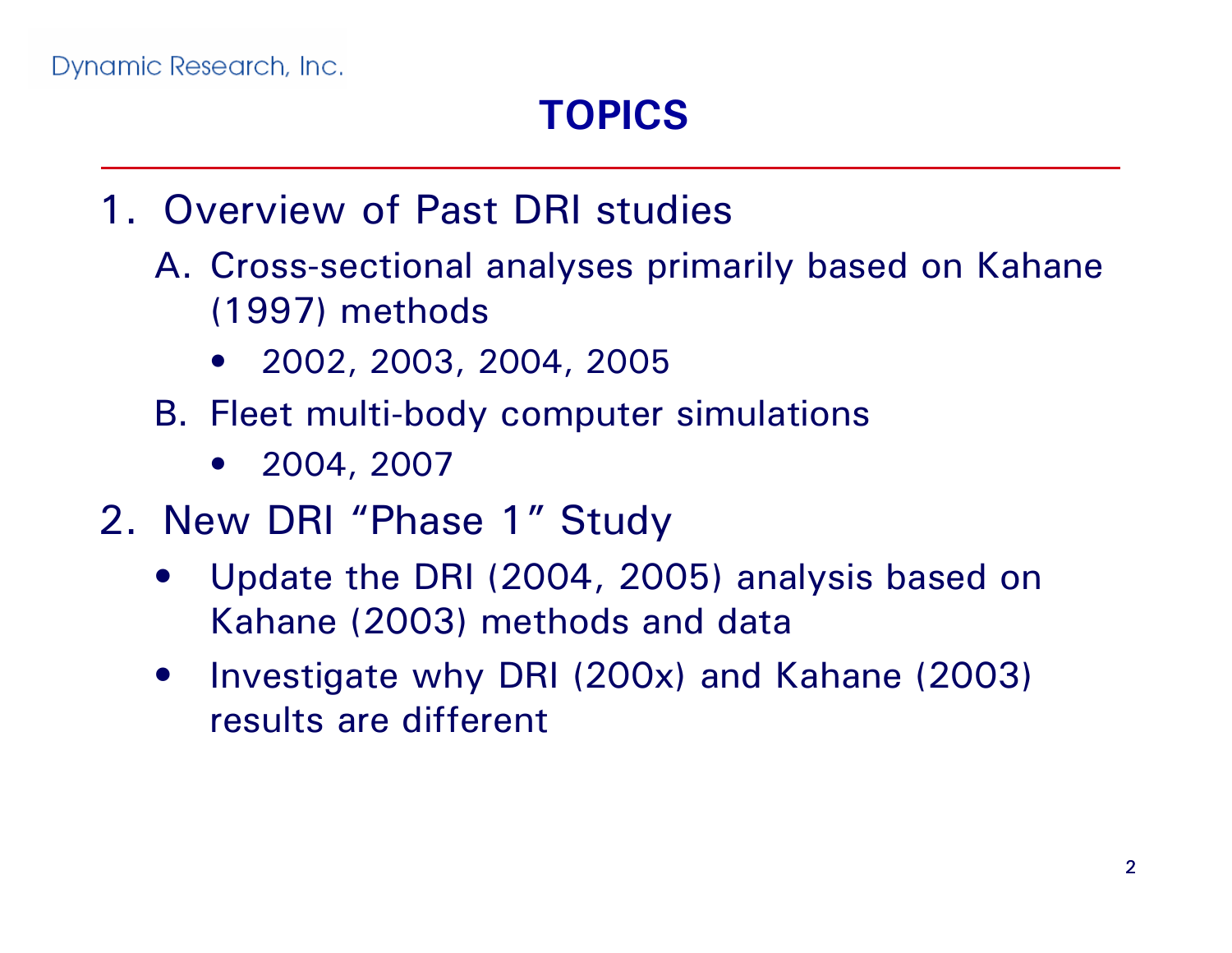- 3. Planned DRI "Phase 2" Study
	- • Update the DRI analysis based on NHTSA's shared databases (i.e., updated to the 2008 model year and calendar year)
- 4. Potential DRI "Phase 3" Study
	- • Will review and investigate forthcoming Kahane (2011) methods and results
		- • Are there differences between Kahane (2011) and DRI (2011)?
	- • Investigate other analytical approaches that may be appropriate
	- •Are there clear drivers of safety? (weight, size, etc.)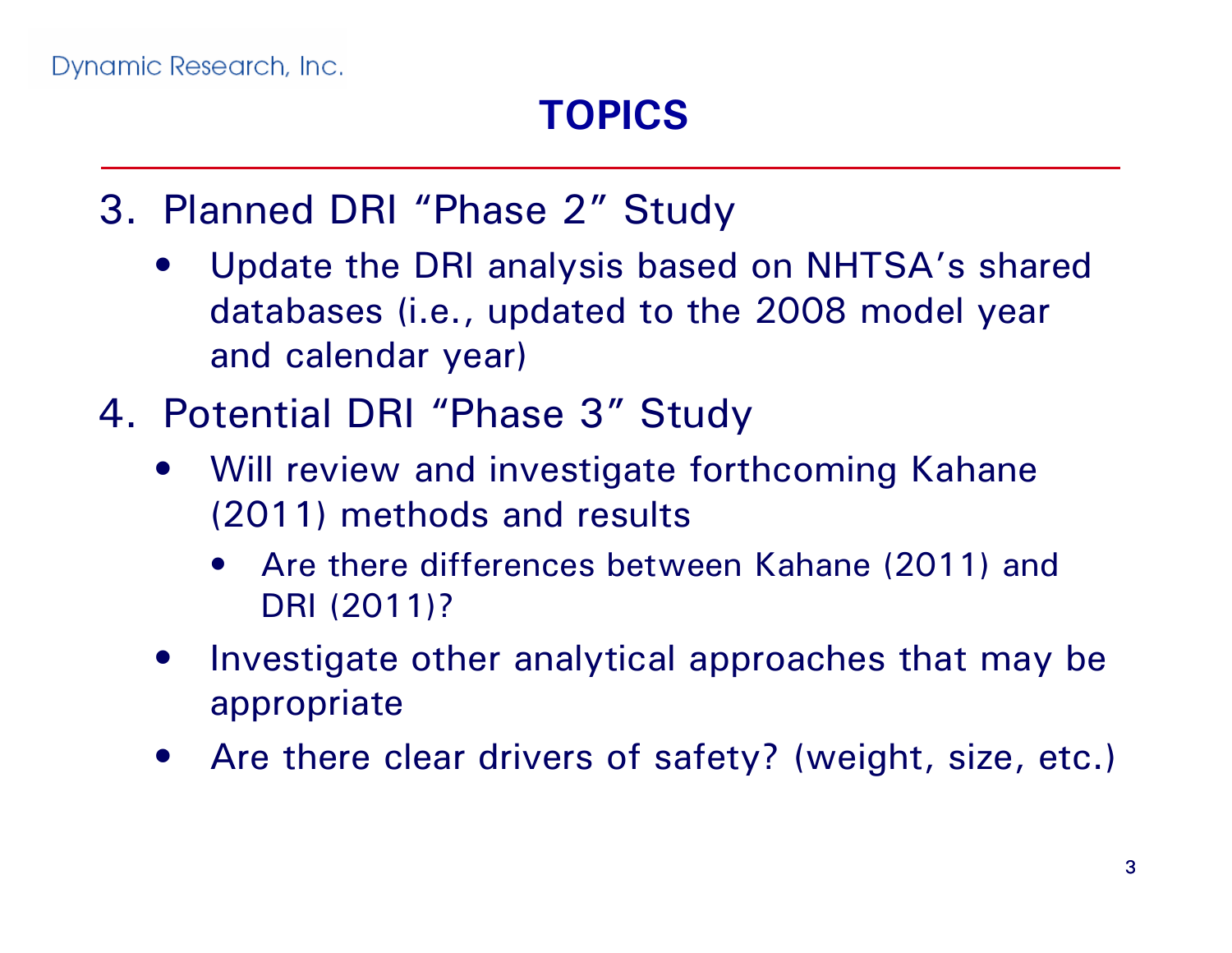## **TERMINOLOGY**

- A Number of accidents
- F Number of fatalities
- VRY Number of vehicle registration years
- VMT Number of vehicle miles traveled
- IE Number of induced-exposure cases
	- • Non size and weight related crashes, for purpose of determining vehicle exposure, including driver and environmental factors
	- • Two types:
		- "Stopped vehicle" as determined by Kahane (1997)
		- "Non-culpable vehicle" as determined by Kahane (2003)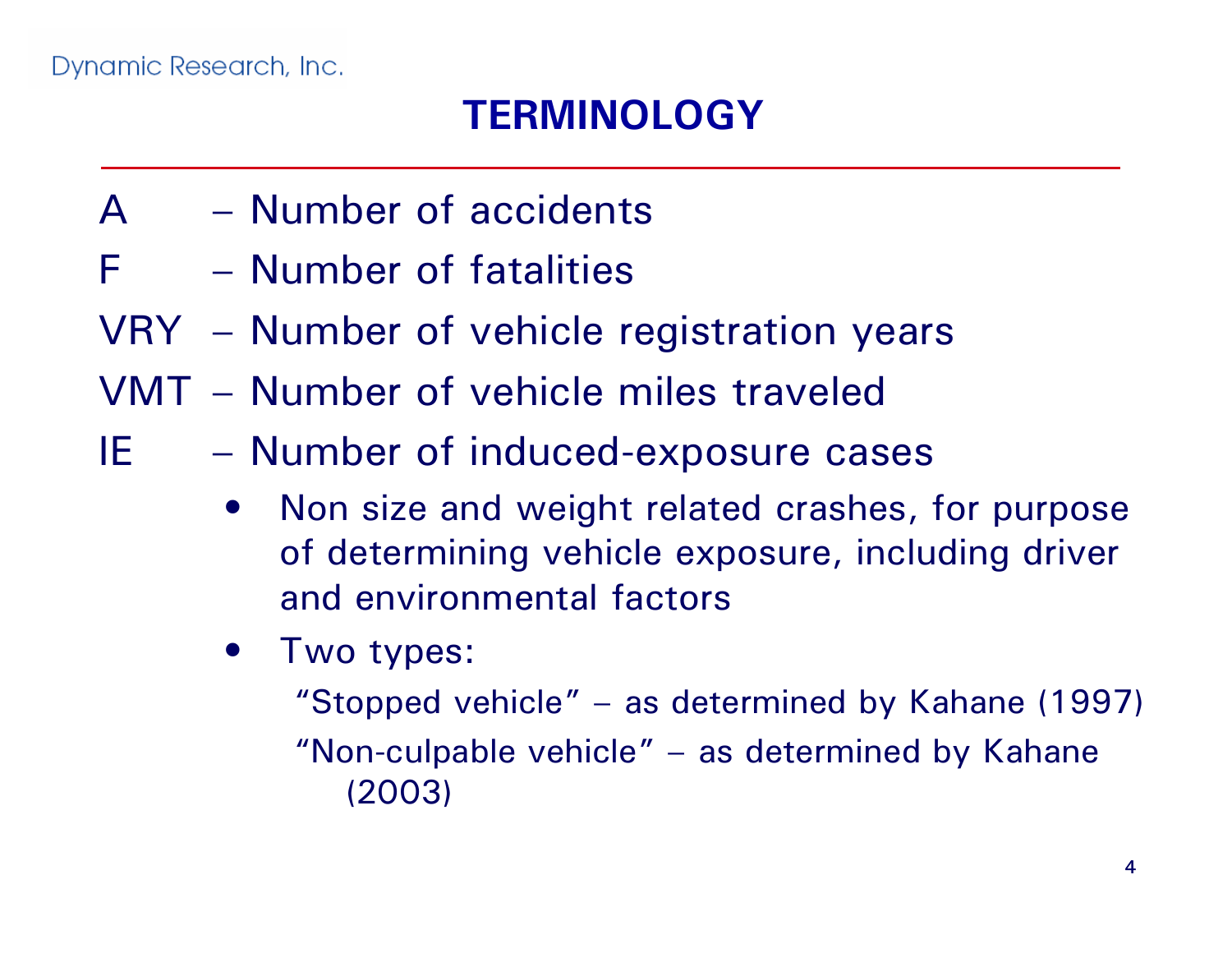# **1) OVERVIEW OF PAST DRI STUDIES**

### A. DRI Cross-Sectional Studies of US Accident Data

| Year Methods           | <b>Body</b>                | Result             | Size and           | Rate | <b>Data</b>                      | States Method | Report/             |
|------------------------|----------------------------|--------------------|--------------------|------|----------------------------------|---------------|---------------------|
|                        | TypeS <sup>1</sup>         |                    | Weight             |      |                                  |               | <b>Docket</b>       |
| 2002 Kahane (1997)     | <b>AII PC</b>              | <b>F/VRY</b>       | Curb weight F/VRY  |      | Aggregated                       | 50 Linear     | <b>DRI-TR-02-02</b> |
|                        | All $LTV2$                 |                    | (only)             |      |                                  | Regression    | NHTSA-2003-16318-2  |
| 2003 Based on          | <b>AII PC</b>              | F/A                | Curb weight F/A    |      | Disaggregated                    | 7 Logistic    | <b>DRI-TR-03-01</b> |
| <b>Kahane (1997)</b>   | AII LTV <sup>2</sup> A/VRY |                    | Wheelbase A/IE     |      |                                  | Regression    | NHTSA-2003-16318-3  |
| Chapters 3 and 4       |                            | <b>F/VRY</b>       | <b>Track</b>       |      | <b>IE/VRY</b> Aggregated         | 7Linear       |                     |
| 2004 Weighted Logistic | <b>AII PC</b>              | <b>IF/A</b>        |                    |      | Curb weight IE/VRY Disaggregated | 7 Weighted    | <b>DRI-TR-04-02</b> |
| Regression adapted     |                            | <b>A/VRY</b>       | <b>I</b> Wheelbase |      |                                  | Logistic      | NHTSA-2003-16318-7  |
| from Kahane (2003)     |                            | <b>F/VRY</b>       | $\vert$ Track      |      |                                  | Regression    |                     |
| 2005 Weighted Logistic | AII LTV <sup>2</sup> F/A   |                    |                    |      | Curb weight IE/VMT Disaggregated | 7 Weighted    | <b>DRI-TR-05-01</b> |
| Regression adapted     |                            | <b>A/VMT</b>       | Wheelbase          |      |                                  | Logistic      | NHTSA-2003-16318-17 |
| from Kahane (2003)     |                            | <b>F/VMT Track</b> |                    |      |                                  | Regression    |                     |

Note:

<sup>1</sup> Main results

² All LTV except large vans

#### Note:

"Aggregated" data are data grouped by make-model-year, etc.

"Disaggregated" data are data for individual cases

DRI 200x studies were based on 1995 to 1999 CY data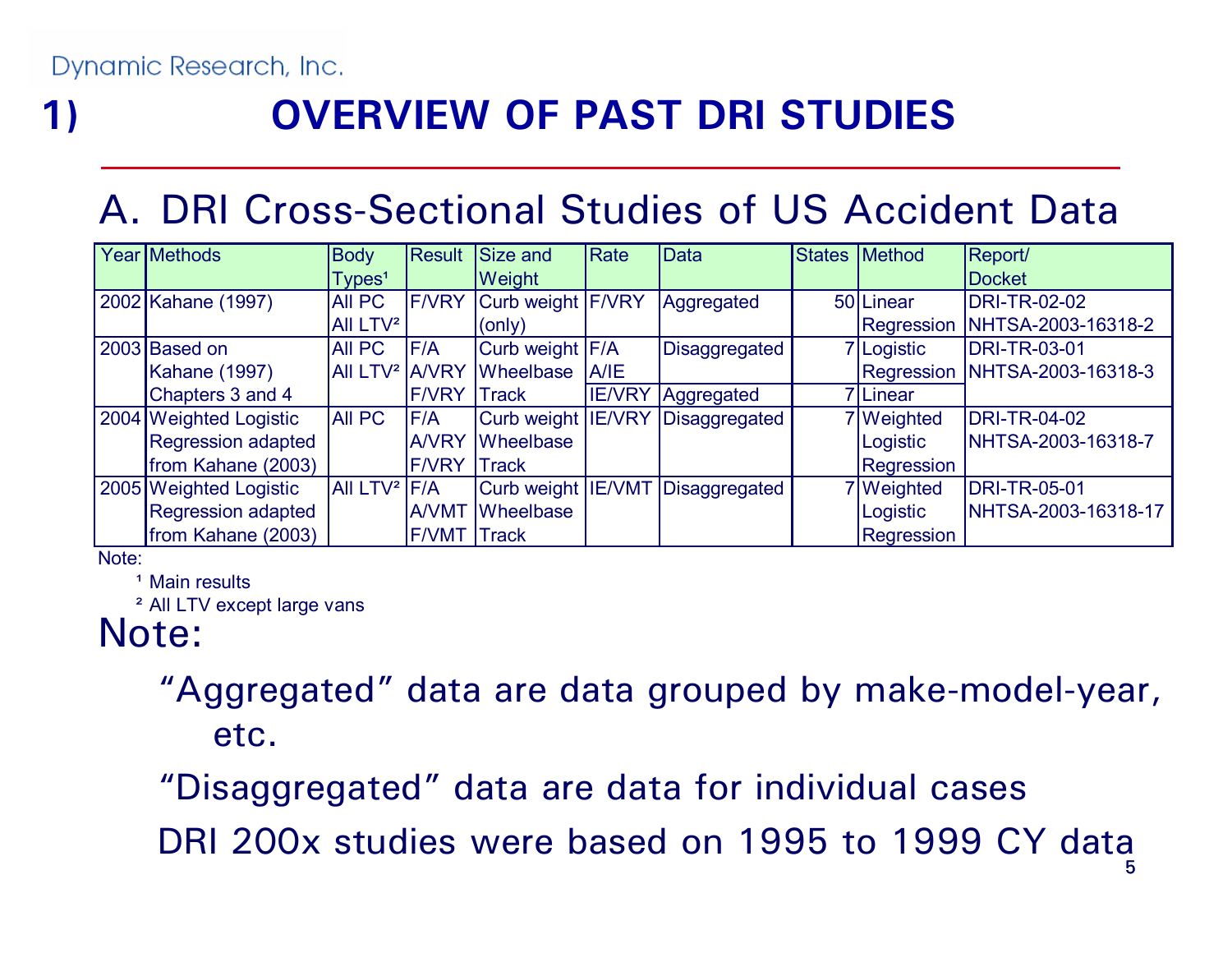•

# **1) OVERVIEW OF PAST DRI STUDIES**

A. DRI Cross-Sectional Studies of US Accident Data



- •Wheelbase and track reduction is harmful
- •Weight reduction is not harmful
- • Overall size and weight reduction result agrees with Kahane (2003)

Note: DRI error bars are  $\pm 2$ -sigma, based on various assumptions, and do not include all sources of uncertainty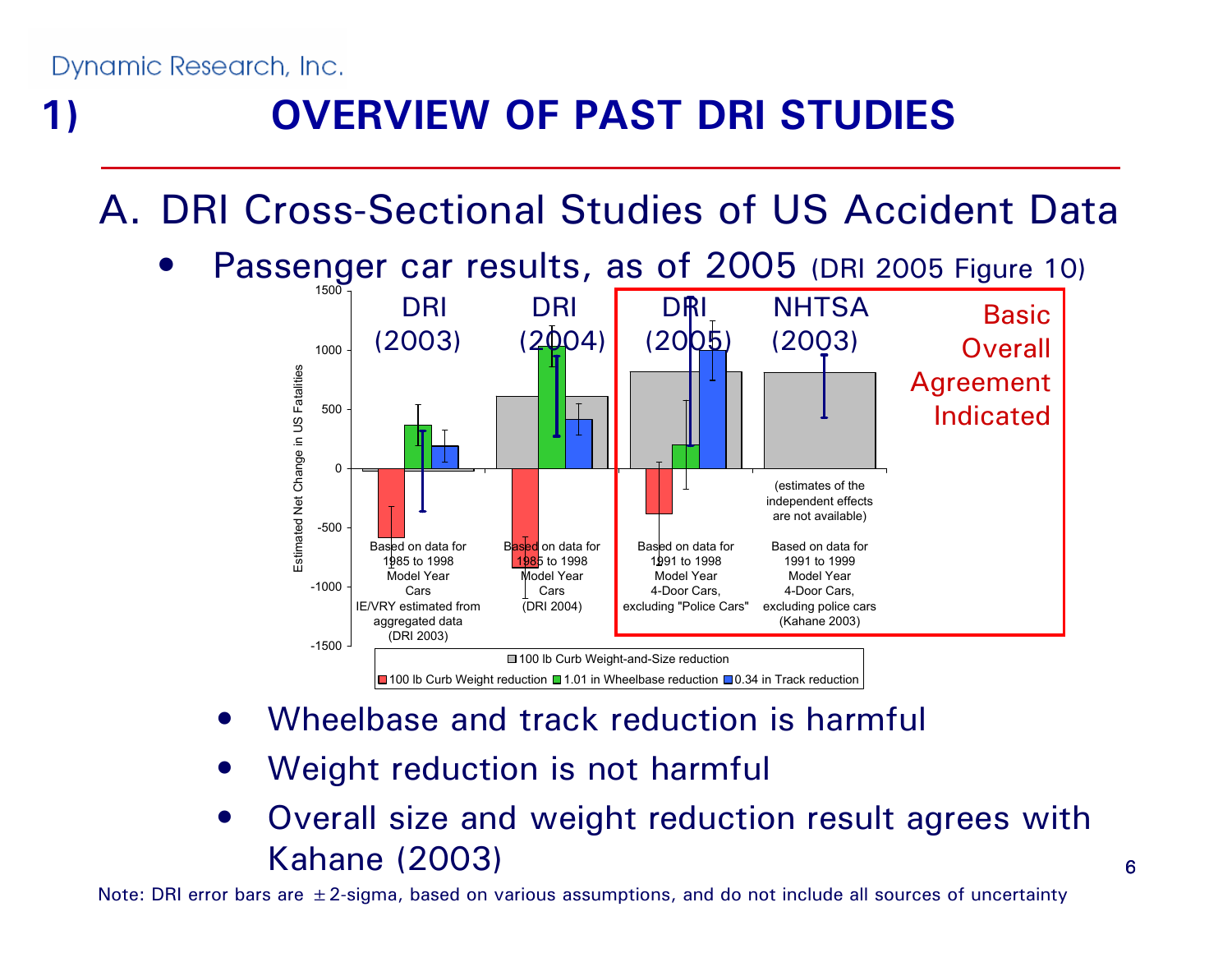•

# **1) OVERVIEW OF PAST DRI STUDIES**

A. DRI Cross-Sectional Studies of US Accident Data



- • Updated figure based on information in MY 2011 CAFE FRIA (Docket NHTSA-2009-0062-0004)
- $\mathsf{NHTSA}$  results (i.e.,  $\mathsf{3^{rd}}$  vs  $\mathsf{4^{th}}$  set of red and blue bars)  $\bullet$ DRI curb weight and track results do not agree with

Note: DRI error bars are  $\pm 2$ -sigma, based on various assumptions, and do not include all sources of uncertainty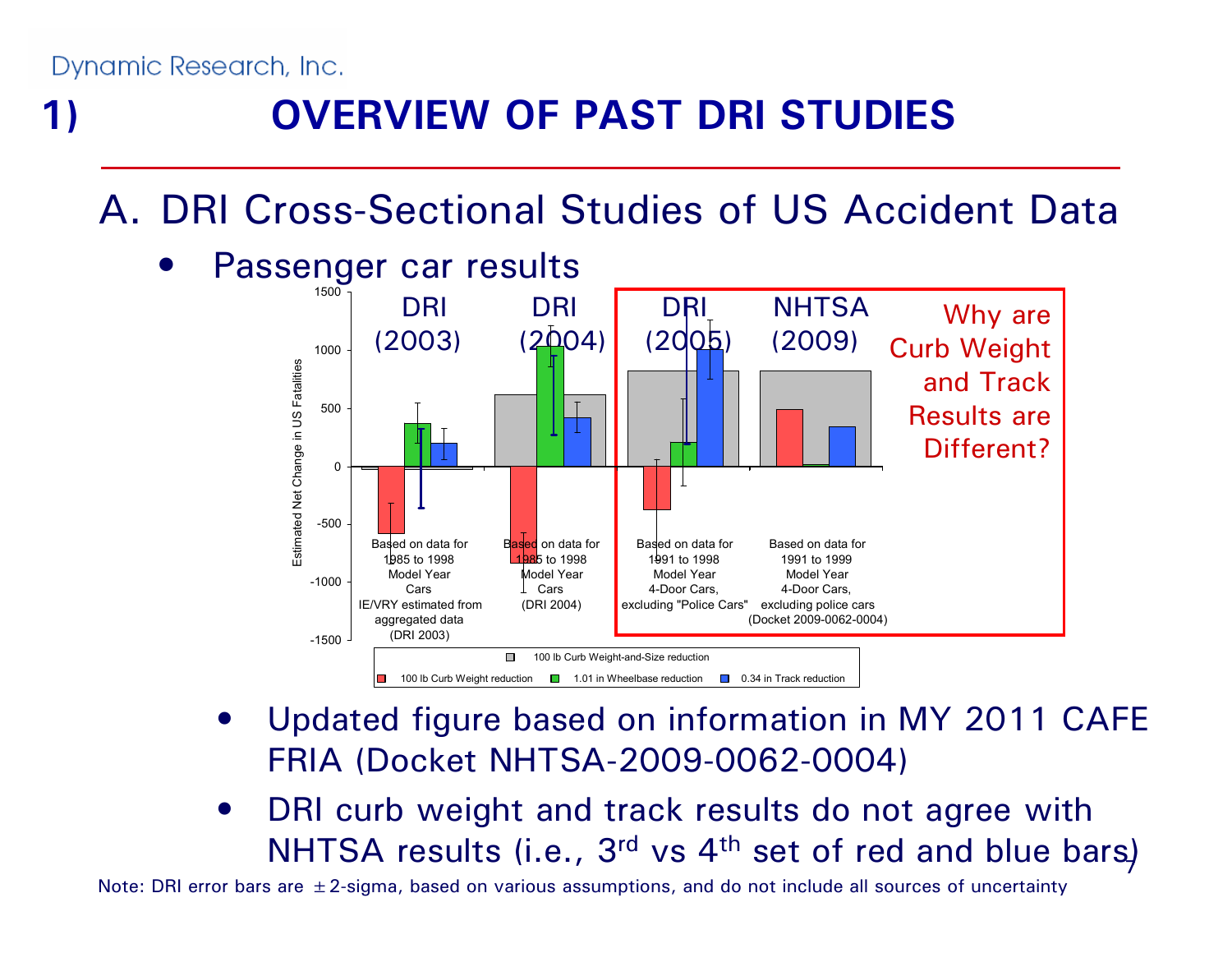# **1) OVERVIEW OF PAST DRI STUDIES**

- B. Fleet Multi-Body Computer Simulations
- $\bullet$  Investigate the effects of
	- •Reduced weight SUV, holding size constant
	- • Increase length SUV, holding weight constant Using lightweight material substitution
- $\bullet$  On crashworthiness and compatibility (F/A)
	- $\bullet$ Not crash avoidance (A/VRY)
- $\bullet$ Using crash simulations of 499 US crashes







 $t = 40$  ms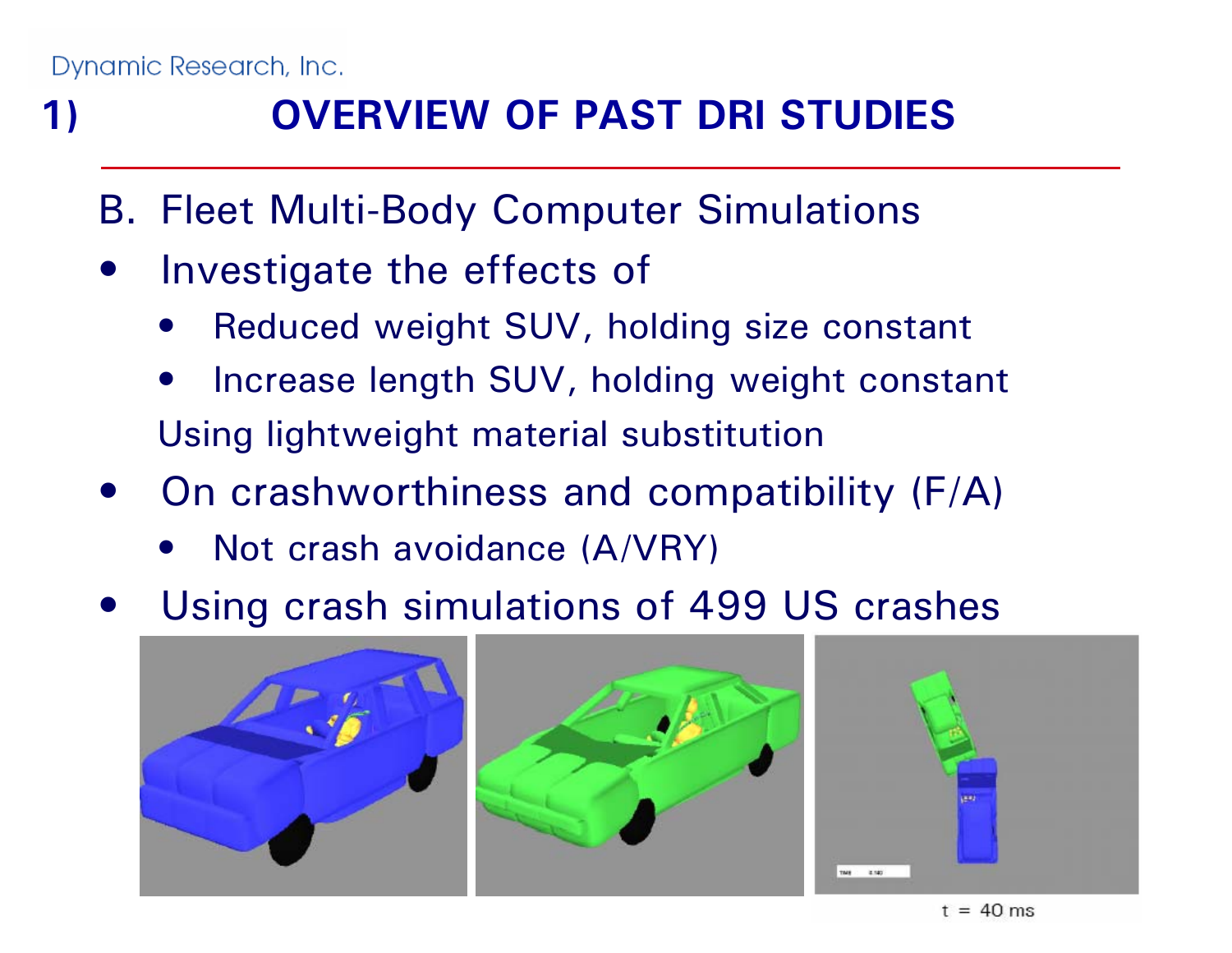# **1) OVERVIEW OF PAST DRI STUDIES**

B. Fleet Multi-Body Computer Simulations (cont'd)



 $\bullet$ Conclusions very similar to the DRI statistical results

- •SUV weight reduction of 20% has an overall benefit
- • SUV crush zone length increase of 20% has a larger overall benefit
- 9 $\bullet$  Methods and results are further described in DRI-TR-04-04-2 (Docket NHTSA-2003-16128-1452)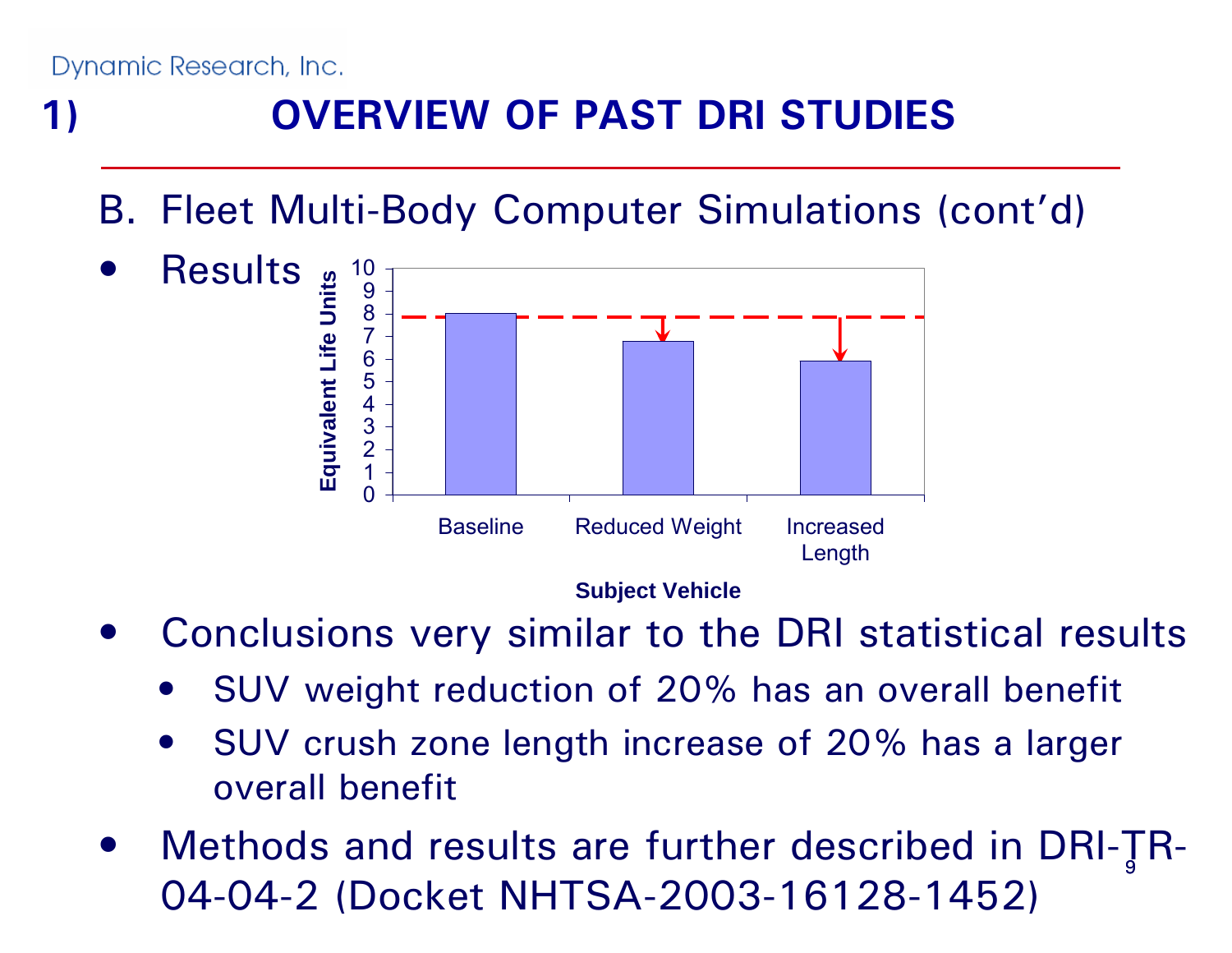## **2) DRI PHASE 1 STUDY**

- A. Objectives
- B. Methods
- C. Preliminary Results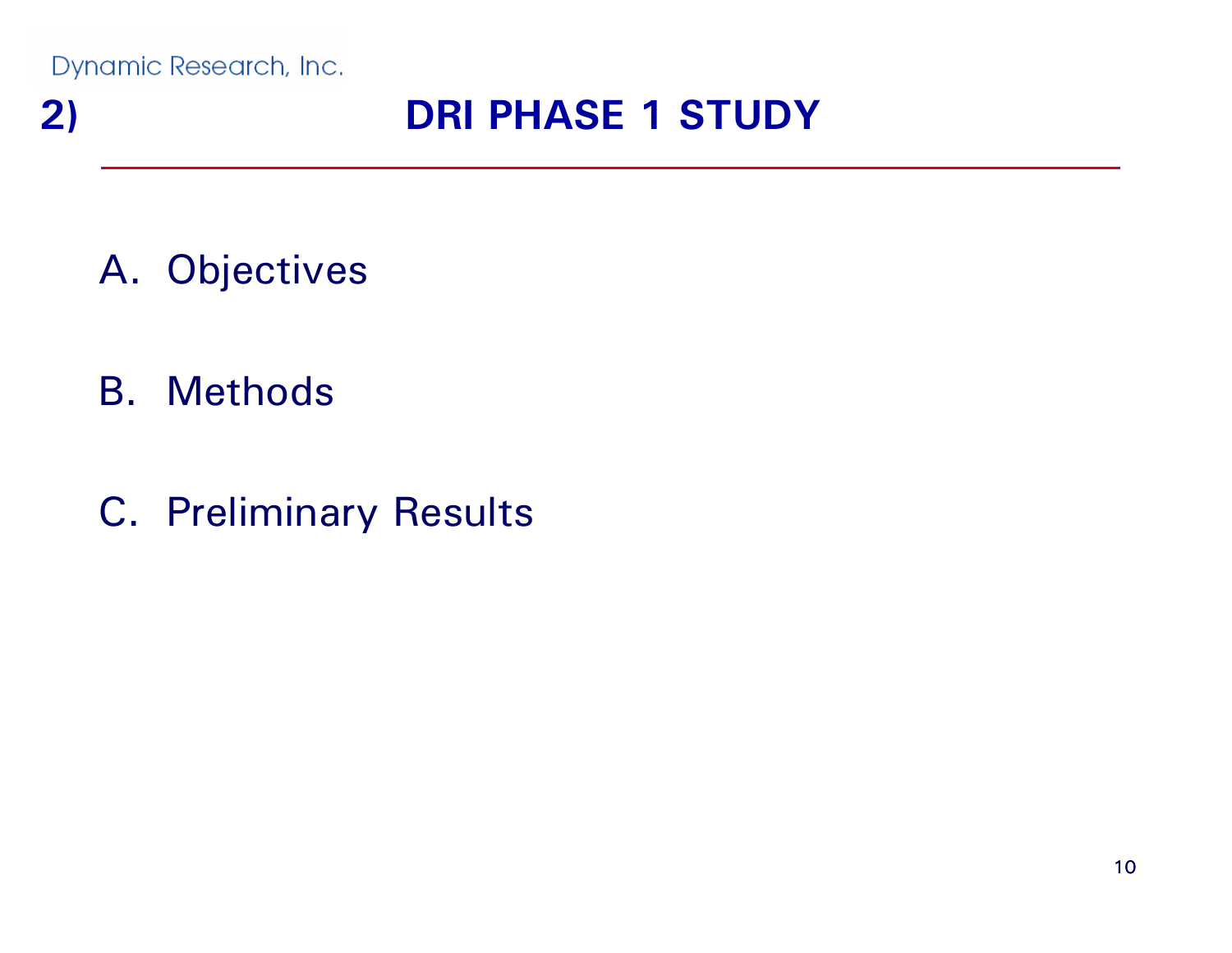# **2.A) DRI PHASE 1 OBJECTIVES**

Compare DRI's and Kahane's Results

- a) Reproduce and confirm Kahane's past results:
	- i. Databases
	- ii. Methodologies
- b) Comment on the key differences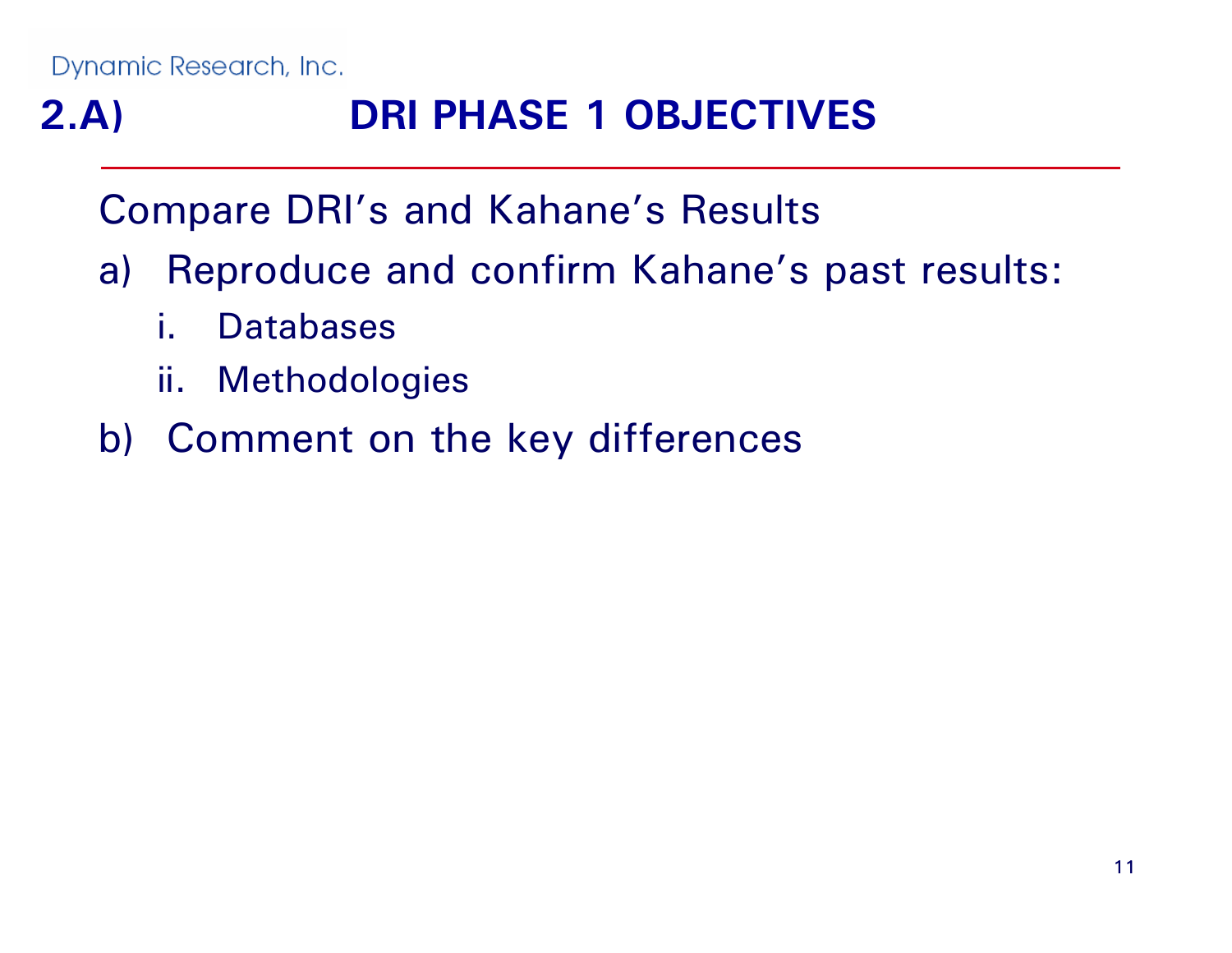#### Dynamic Research, Inc. **2.B) DRI PHASE 1 TECHNICAL APPROACH (DATABASES)**

### Update the DRI Databases to More Closely Match Kahane (2003)

- $\bullet$ Added 2000 CY databases (FARS, state, registrations)
- • Added PA accident data
	- $\bullet$  Needed to better represent low fatality states and reduce Induced-exposure case weightings
	- Total number of "state-years" increased from 34 to 44
- $\bullet$  Update vehicle curb weight data based on Kahane (2003)
- •Newer vehicles (in progress)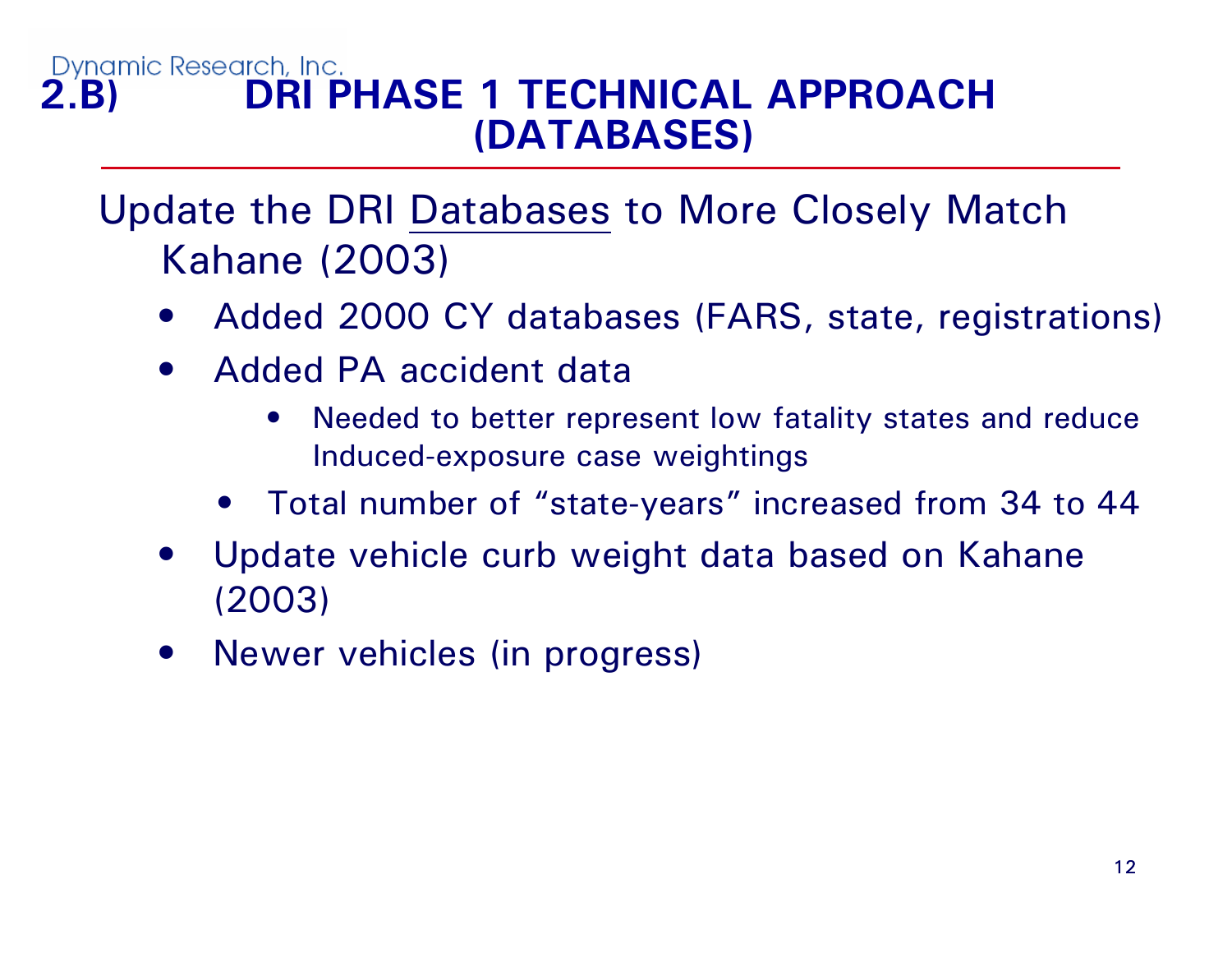#### Dynamic Research, Inc. **2.B) DRI PHASE 1 TECHNICAL APPROACH (METHODS)**

### Update the DRI Methods to More Closely Match Kahane (2003)

- • New analysis software was developed to attempt to more closely replicate the Kahane (2003) methods
	- • Single stage weighted logistic regression
		- $\bullet$  The "non-simultaneous" two-step regressions for F/IE and IE/VRY, with different ("mismatched") control variables in each stage, used in DRI (2003), has been eliminated
		- US (or state) level IE registration weightings and fatalities
	- New control variable definitions (e.g., NITE)
	- • New induced-exposure definition
		- •"stopped" vehicle  $\rightarrow$  "non-culpable" vehicle
	- • New fatal crash type definitions
		- $\bullet$ Added 3- , 4- vehicle fatal crashes
- Variance Inflation Factor (VIF) is also calculated, as 13 •suggested b y Kahane and other researchers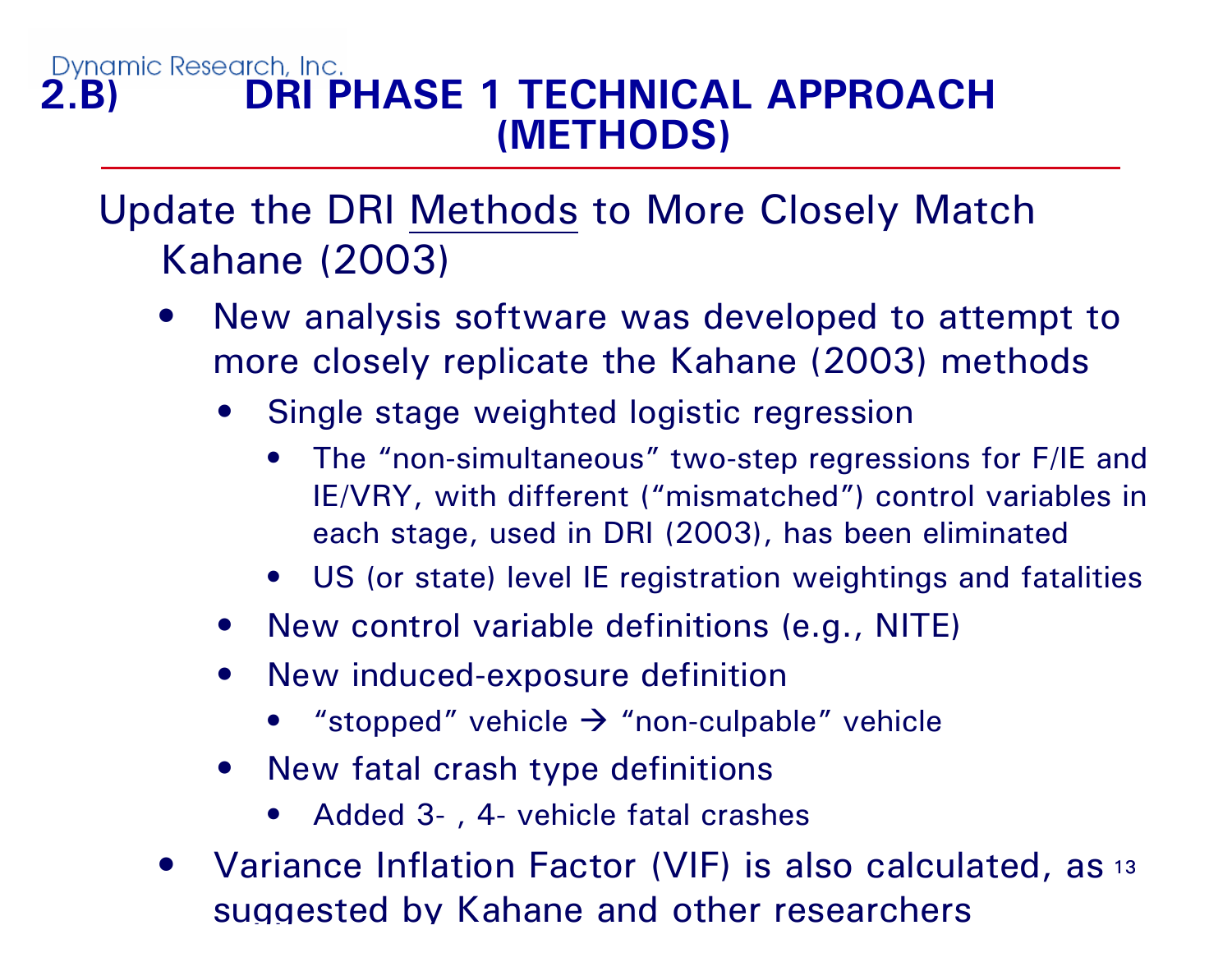#### Dynamic Research, Inc. **2.B) DRI PHASE 1 TECHNICAL APPROACH (ASSESS DIFFERENCES)**

Possible Sources for Differences Between DRI and Kahane (2003, 2010) Results

- $\bullet$  Differences in databases
	- • Addressed by updating databases, to the extent possible
- •Differences in data reduction details
- • Differences in analysis methods
	- • "*NHTSA believes that the analysis method is the issue, not the database"* (Kahane, 2010, p 502)<sup>1</sup>
		- $\bullet$  Kahane (2003, 2010) used a one-step, single-stage method for F/VRY (and F/VMT)
		- DRI used "non-simultaneous" regressions for F/IE and IE/VRY, with different control variables in each stage

1Kahane, CAFE 2012 2016 FRIA 04012010.PDF, 2010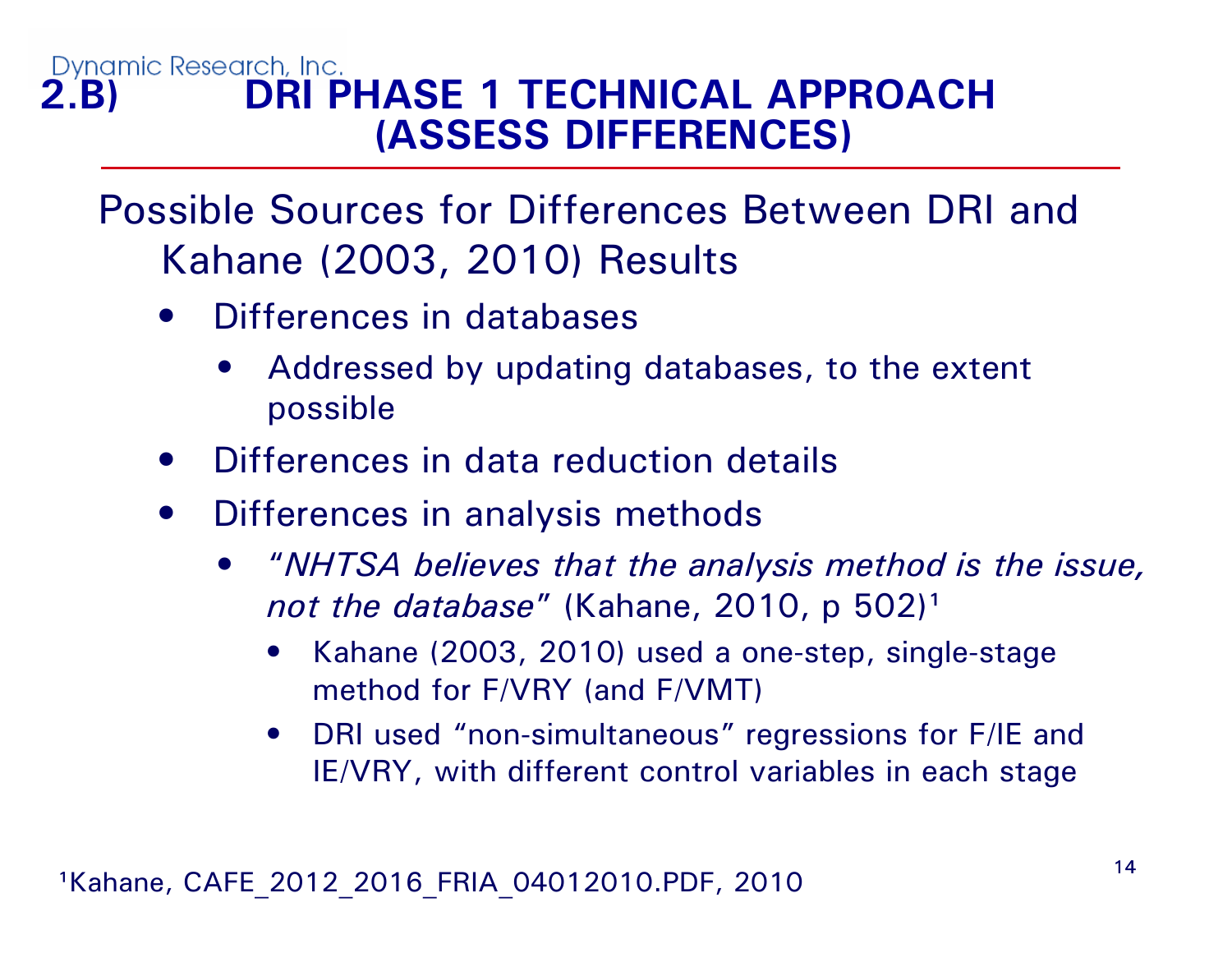#### Dynamic Research, Inc. **2.B) DRI PHASE 1 TECHNICAL APPROACH (ASSESS DIFFERENCES CONT'D)**

Possible Sources for Differences (cont'd)

• The "non-simultaneous" multiple-stage method used by DRI (200x) for  $F/E \times$ IE/VRY, which was adapted from Kahane (1997) Chapters 3 and 4, has mismatched control variables

Red shading indicates mismatched control variables $\rightarrow$ 

| Regression      | <b>Stage</b>   | Combined       |                         |  |
|-----------------|----------------|----------------|-------------------------|--|
| Coefficient     | Ln(F/IE)       | Ln(IE/VRY)     | Ln(F/VRY)               |  |
| <b>INTERCPT</b> | A              | B              | A+B                     |  |
| <b>CURBWT</b>   | A              | B              | $A + B$                 |  |
| <b>WHEELBAS</b> | A              | B              | $A + B$                 |  |
| <b>TRAKWDTH</b> | A              | B              | $A + B$                 |  |
| YOUNGDRV        | A              | B              | $A + B$                 |  |
| <b>OLDMAN</b>   | A              | B              | $A + B$                 |  |
| <b>OLDWOMAN</b> | Ā              | B              | $A + B$                 |  |
| <b>FEMALE</b>   | A              | B              | $A + B$                 |  |
| <b>NITE</b>     | A              | B              | $A + B$                 |  |
| SPDLIM55        | A              | B              | $A + B$                 |  |
| <b>CONVRTBL</b> | A              | B              | $A + B$                 |  |
| <b>TWODOOR</b>  | A              | B              | $A + B$                 |  |
| <b>STAWAGON</b> | A              | B              | $A + B$                 |  |
| <b>VEHAGE</b>   | A              | B              | $A + B$                 |  |
| <b>BRANDNEW</b> | A              | B              | $A + B$                 |  |
| IL              | A              | B              | $A + B$                 |  |
| <b>MD</b>       | A              | B              | $A + B$                 |  |
| $\overline{MO}$ | Ā              | B              | $A + B$                 |  |
| <b>NM</b>       | A              | B              | $A + B$                 |  |
| <b>NC</b>       | A              | B              | $A + B$                 |  |
| OH              | A              | B              | $A + B$                 |  |
| CY1996          | A              | B              | $A + B$                 |  |
| CY1997          | A              | B              | $A + B$                 |  |
| CY1998          | Ā              | B              | $A + B$                 |  |
| CY1999          | A              | B              | $A + B$                 |  |
| ABS4            | A              | $\overline{0}$ | A                       |  |
| <b>AWD</b>      | A              | $\overline{0}$ | A                       |  |
| <b>FWD</b>      | A              | $\overline{0}$ | Ă                       |  |
| <b>WET</b>      | A              | B              | $A + B$                 |  |
| <b>SNOW ICE</b> | A              | B              | A+B                     |  |
| <b>DRAIRBAG</b> | A              | $\overline{0}$ | A                       |  |
| <b>RFAIRBAG</b> | Ā              | $\overline{0}$ | A                       |  |
| <b>RURAL</b>    | $\overline{0}$ | B              | B                       |  |
| IL-CY96         | $\overline{0}$ | B              | $\overline{\mathsf{B}}$ |  |
| OH-CY98         | $\overline{0}$ | B              | $\overline{\mathsf{B}}$ |  |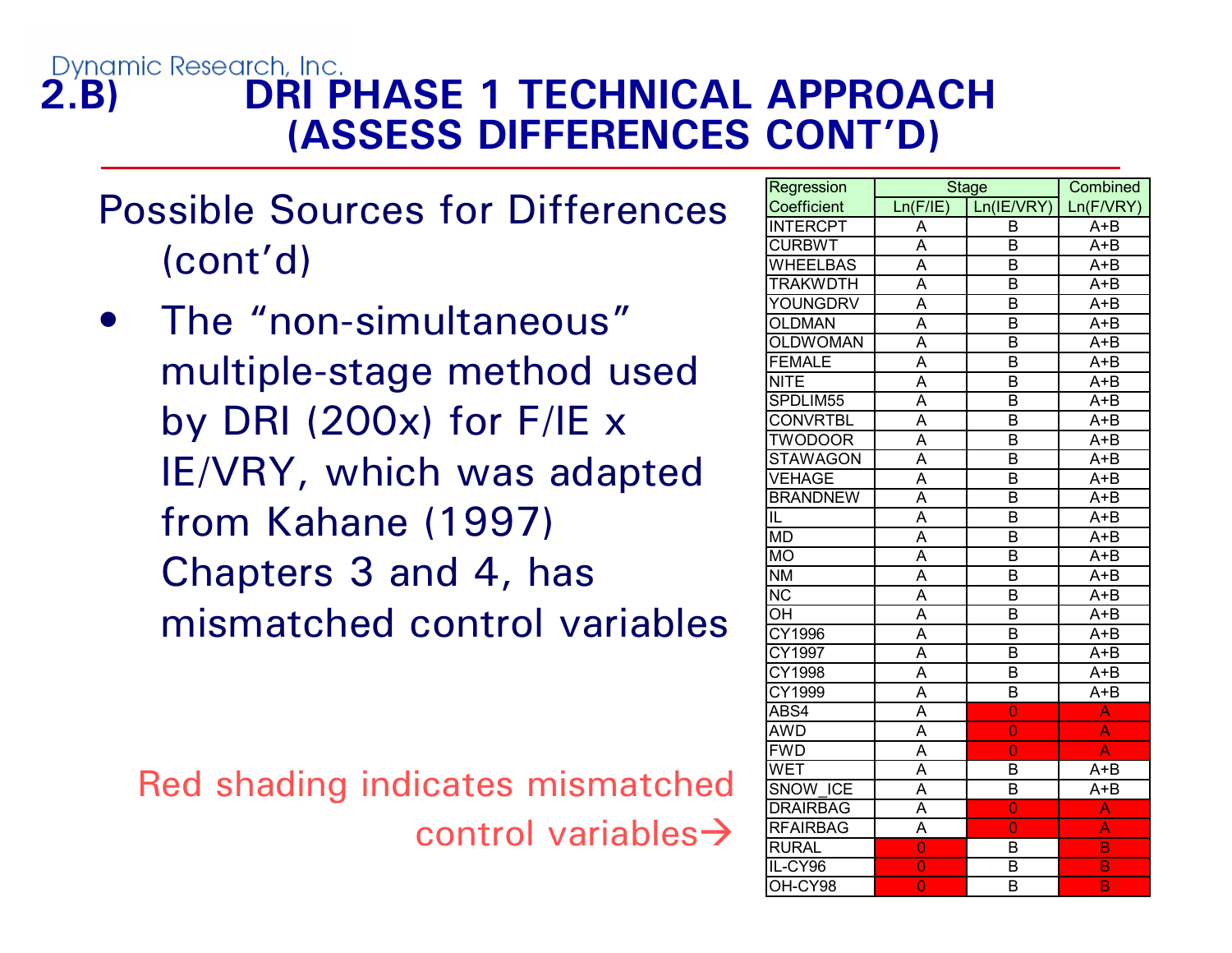#### Dynamic Research, Inc. **2.B) DRI PHASE 1 TECHNICAL APPROACH (ASSESS DIFFERENCES CONT'D)**

In order to better understand the differences between the DRI and Kahane results we need to compare all of estimated regression coefficients

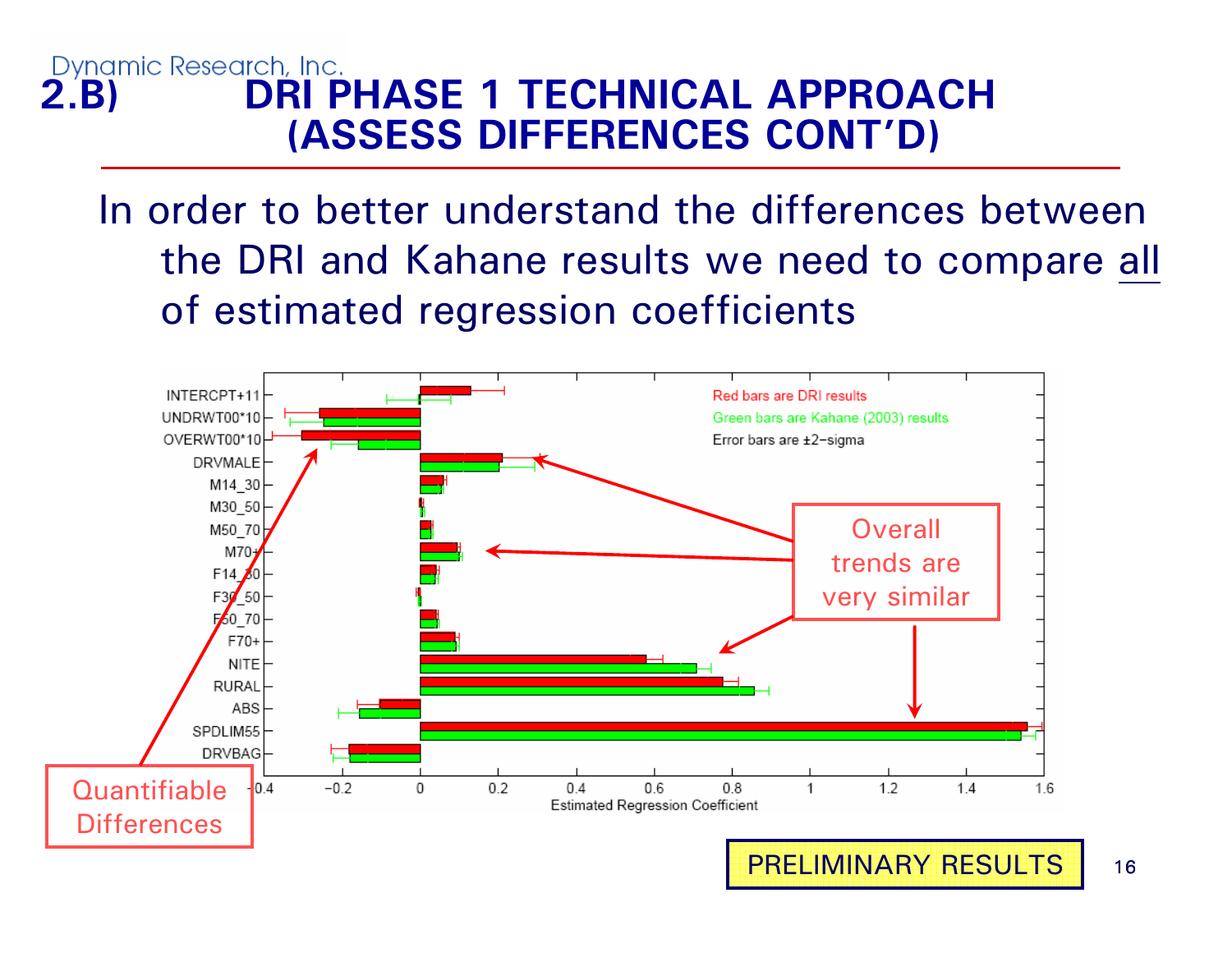#### Dynamic Research, Inc. **2.B) DRI PHASE 1 TECHNICAL APPROACH (ASSESS DIFFERENCES CONT'D)**

DRI is using the following figures-of-merit to compare all estimated regression coefficients

Root Mean Square = 
$$
\sqrt{\frac{1}{n} \sum_{i=1}^{n} \Delta_i^2}
$$
 
$$
\Delta_i^2 = \frac{(b_{i,B} - b_{i,A})^2}{s_i^2}
$$

- $\bullet$ Where  $\Delta > 2$  indicates a statistically significant difference, based on various assumptions and does not include all sources of uncertainty
- $\bullet$ Example Results: Passenger Cars **PRELIMINARY RESULTS**

| Crash Type                | Delta <sup>2</sup> Sum |                  |              | Number of        |
|---------------------------|------------------------|------------------|--------------|------------------|
|                           | Size and Weight        | Control          | <b>Total</b> | <b>Variables</b> |
|                           | <b>Variables</b>       | <b>Variables</b> |              |                  |
| <b>Principal Rollover</b> | 2.4                    | 31.5             | 33.9         | 16               |
| <b>Hit Object</b>         | 12.9                   | 147.1            | 160.0        | 17               |
| Ped-bike-motorcycle       | 22.1                   | 60.5             | 82.6         | 16               |
| Hit big truck             | 16.6                   | 140.8            | 157.4        | 17               |
| Hit passenger car         | 17.6                   | 88.1             | 105.7        | 17               |
| Hit light truck           | 14.7                   | 85.3             | 99.9         | 17               |
| <b>Root Mean Square</b>   | 2.68                   | 2.49             | 2.52         | 100              |

Note: The size and weight variables are UNDRWT00 and OVERWT00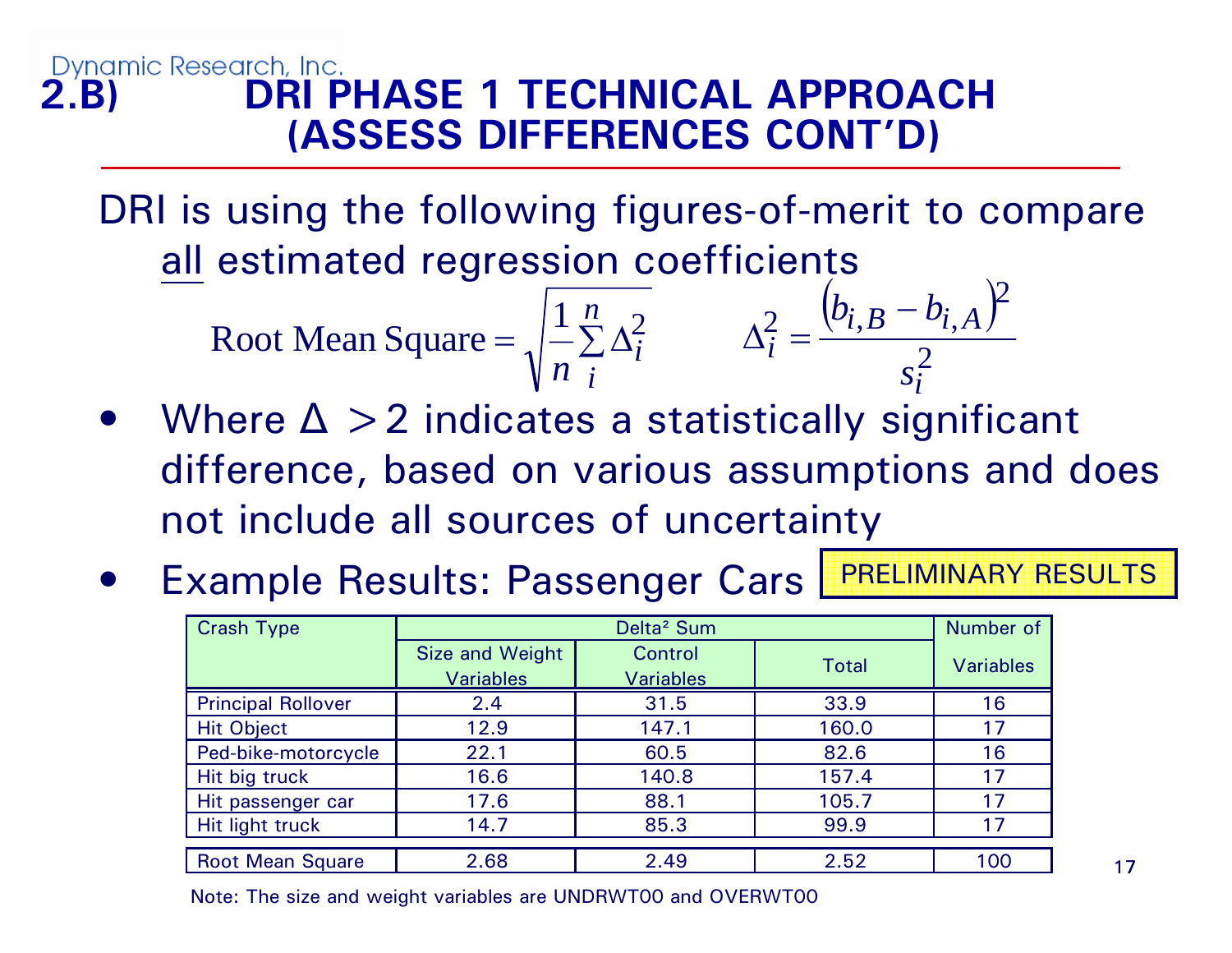1) Differences between the DRI (2003) "simultaneous 3-way 2-stage" and 1-stage logistic regression results for  $F/IE = F/A \times A/IE^*$ 



• These results indicate that the results for the "simultaneous 3-way 2-stage" method are not statistically significantly different from the more traditional 1-stage method

\*All 1985 to 1998 MY Passenger Cars, 1985 to 1997 MY LTVs excl. Large Vans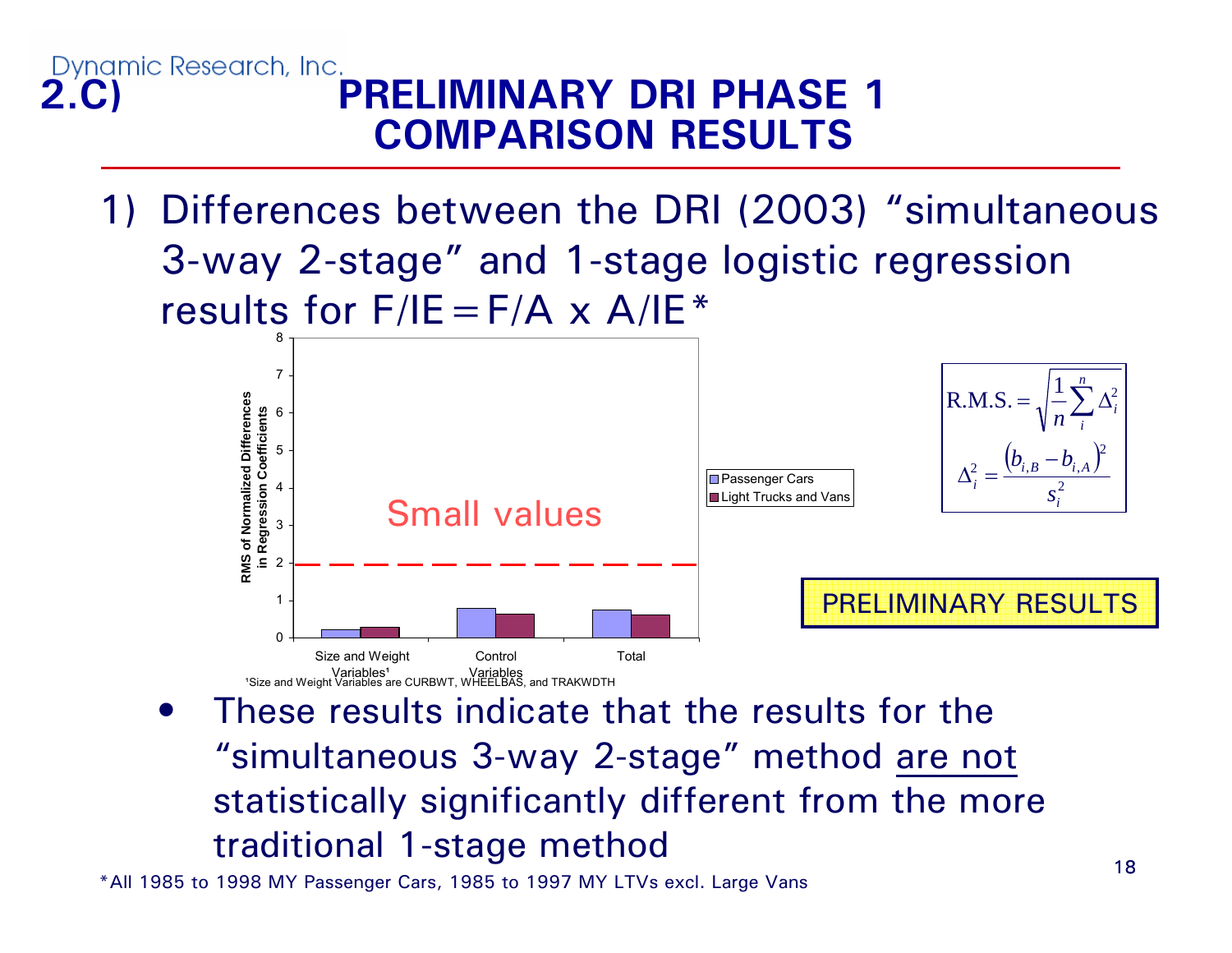2) Differences between the DRI (2004) "2-step" F/IE x IE/VRY and "Kahane (2003) like" 1-step F/E regres<u>sion results\*</u>



19• These results indicate that the "non-simultaneous" 2-step method may be one source of difference between the DRI and NHTSA results. This is attributed in part to the different control variables used in the different regression steps.

\*All 1985 to 1998 MY Passenger Cars, 1985 to 1997 MY LTVs excl. Large Vans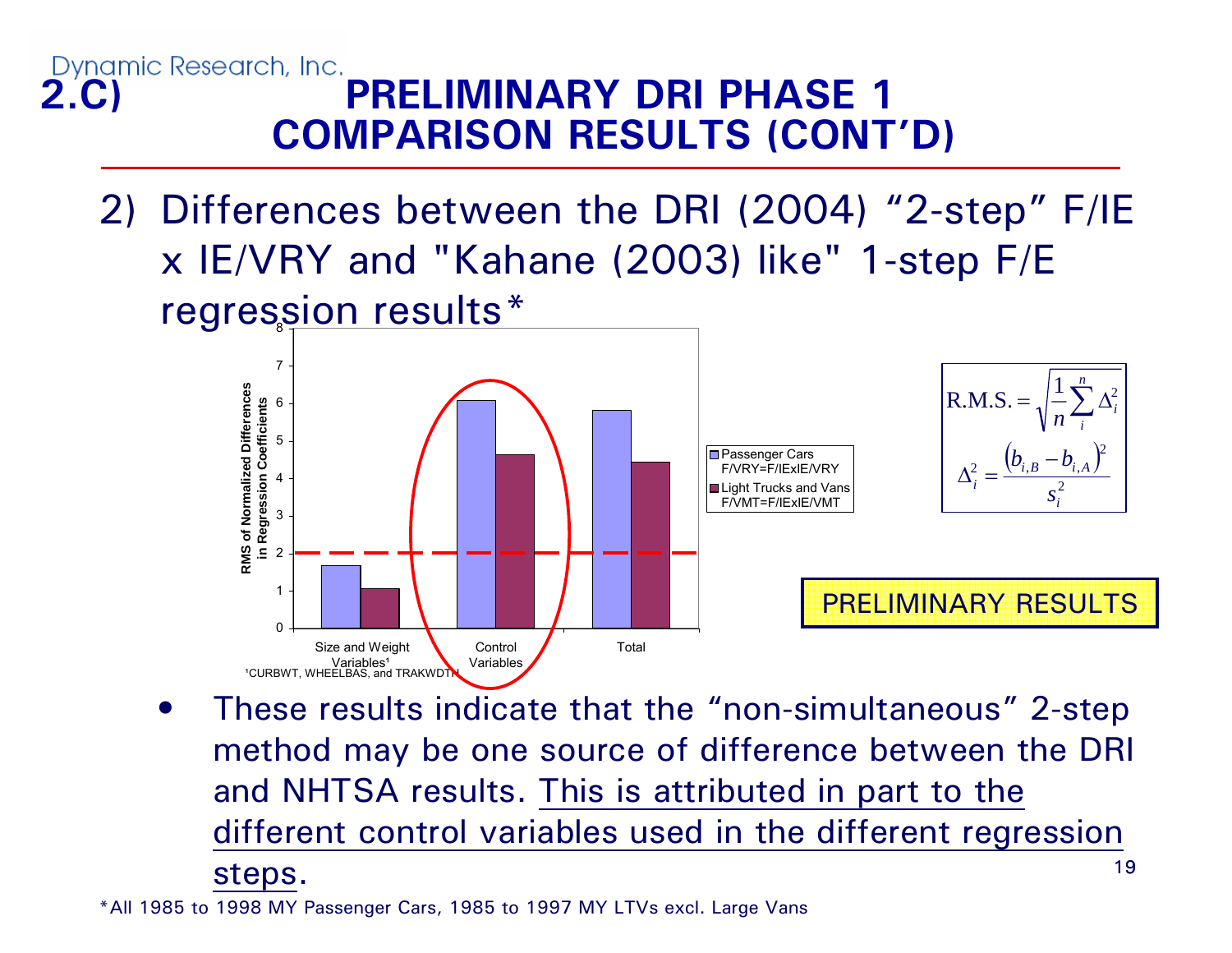3) Differences between the DRI "Kahane (2003) Like" weighted 1-stage logistic regressions and the corresponding Kahane (2003) results\* were reduced



\*1991 to 1998 MY 4-Door Passenger Cars, 1991 to 1997 MY LTVs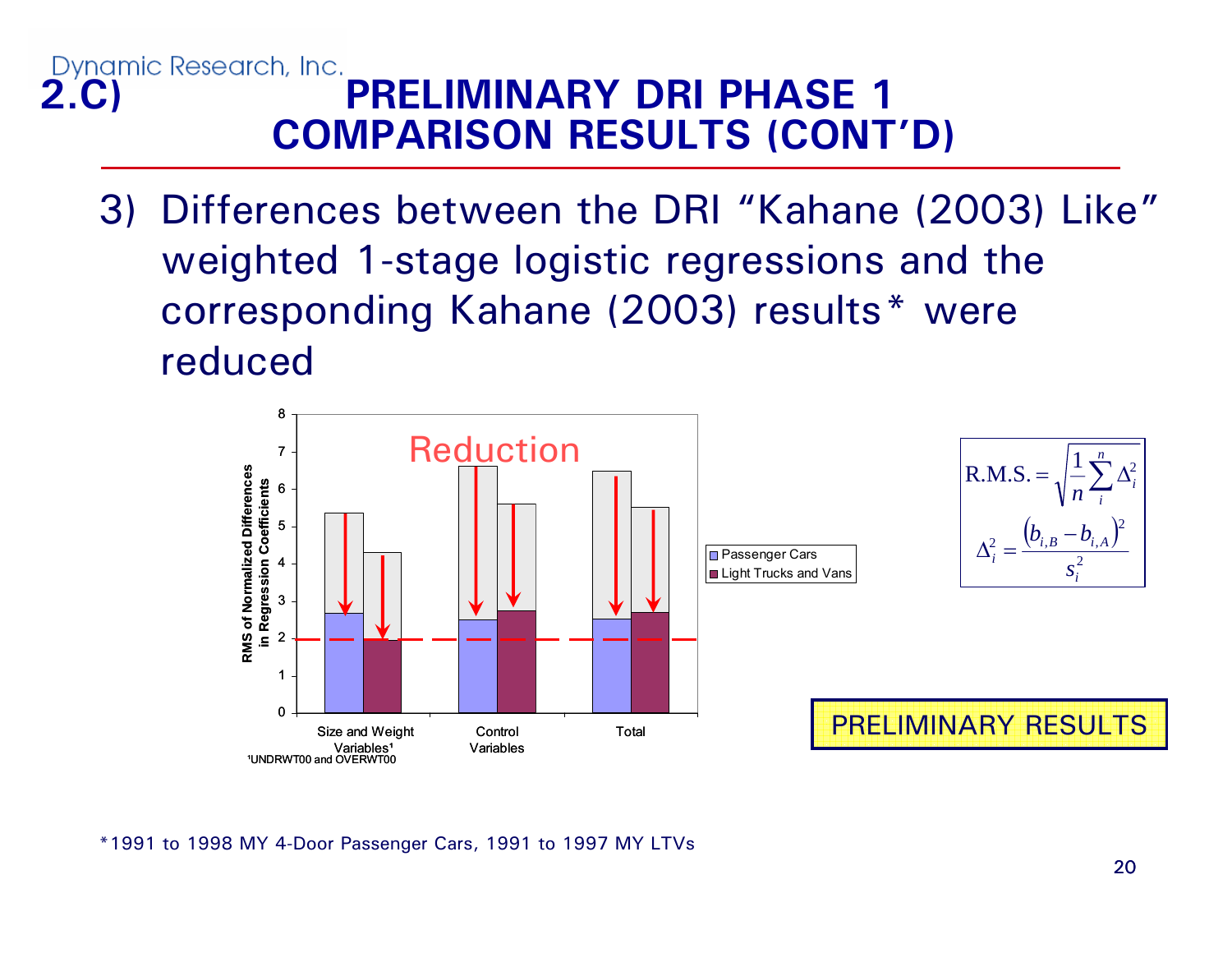- 3) The differences between the DRI and Kahane (2003) results were reduced by:
	- • Changing the induced-exposure cases
		- $\bullet$ From "stopped" vehicle to
		- $\bullet$ To "non-culpable" vehicle
	- • Changing fatal crash types
		- •Adding 3 and 4 vehicle crashes
	- • Adding 2000 FL induced-exposure data (a high fatality rate state)
	- $\bullet$ Adding PA induced-exposure data (a low fatality rate state)
	- $\bullet$  Changing curb weight data
		- $\bullet$ From DRI (2002) values (TR-02-02 Appendices)
		- •To Kahane (2003) values (Appendices)
	- •Numerous other minor changes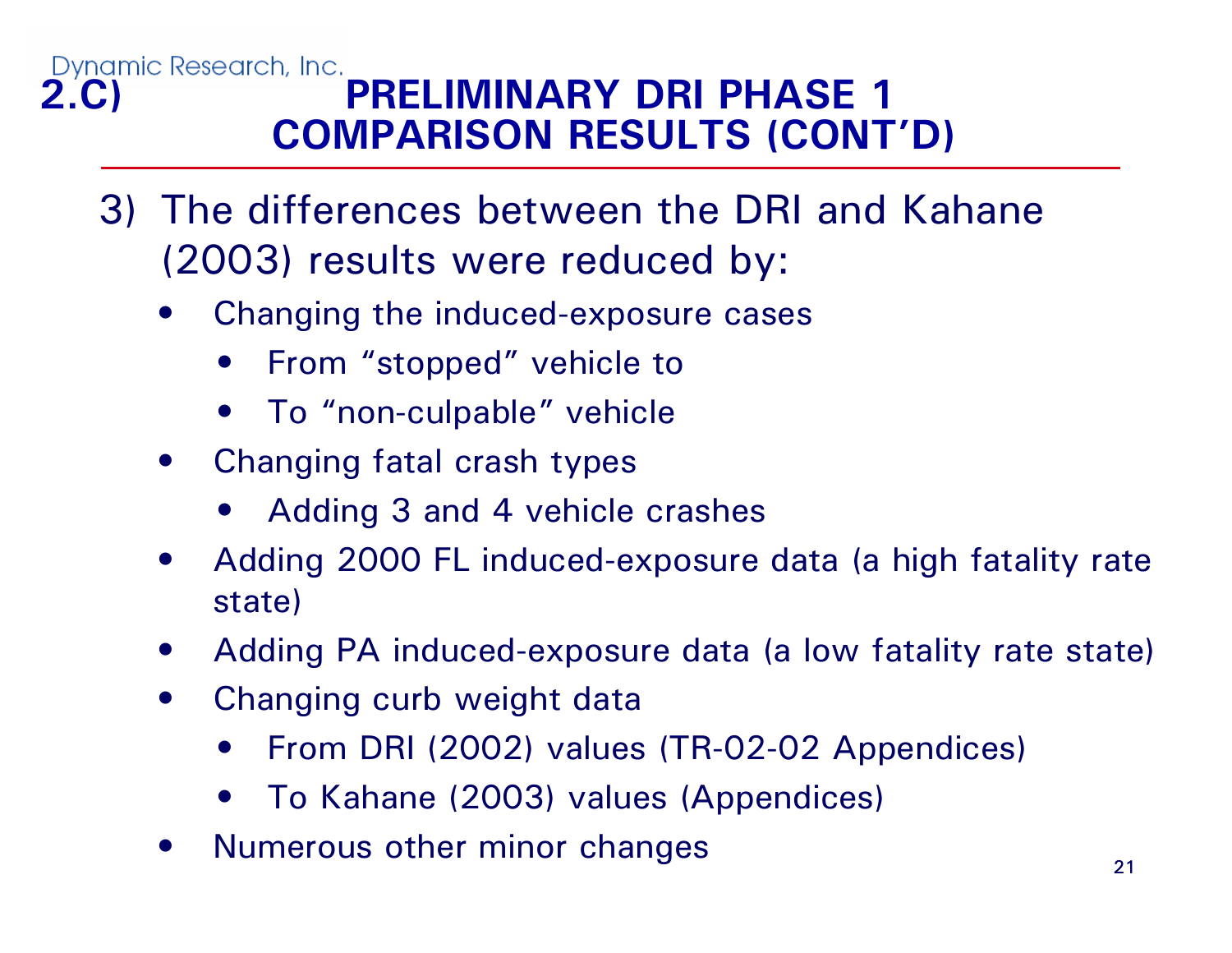- 3) Possible sources for the remaining differences between the DRI and Kahane (2003) results include:
	- $\bullet$  Differences in vehicle model years (e.g., 1999 MY) (in progress)

#### Not resolvable without more information

- • Differences in other vehicle parameter data (e.g. ABS installation rates)
- $\bullet$  Differences in the control variables derived from the FARS and state data (e.g., Florida RURAL)
- $\bullet$  PA induced-exposure cases are heavily weighted, due to difficulty in determining the non-culpable vehicles
- $\bullet$  Differences in large truck vs unknown vehicle type identification
- •Non-Police Caprice and Crown Victoria registrations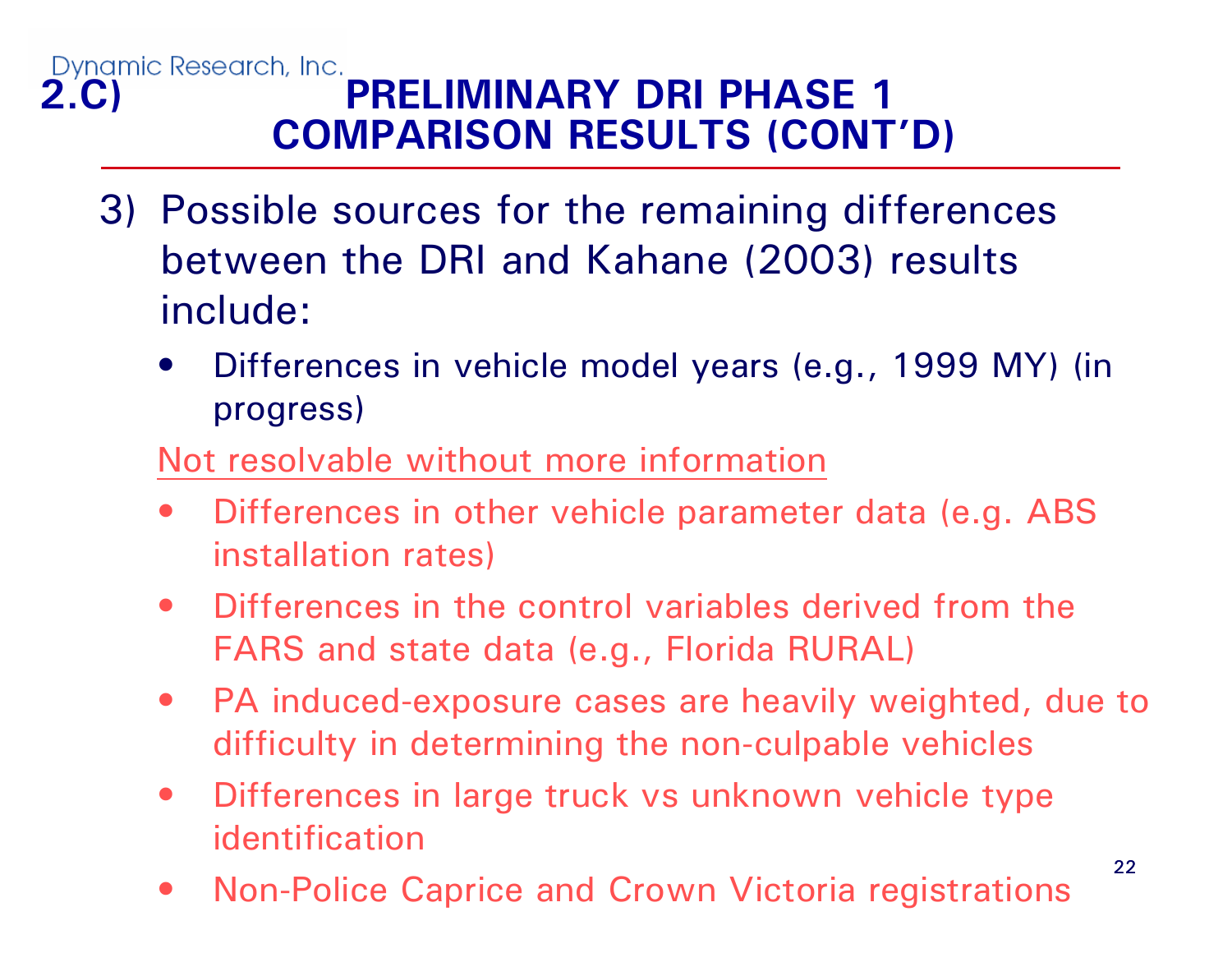#### Dynamic Research, Inc. **2.C) PRELIMINARY DRI PHASE 1 US FATALITY RESULTS**

### 4-Door Passenger Cars (excluding police cars)

•Effects of curb weight, wheelbase, and track reduction



- • Results tend to converge on the Kahane (2010) results if we use "non-culpable" vehicle and "3,4" vehicle crashes
- 23 $\bullet$  The results are very sensitive to the control variables used, and induced-exposure and fatal crash type definitions

Note: DRI error bars are  $\pm$  2-sigma, based on various assumptions, and do not include all sources of uncertainty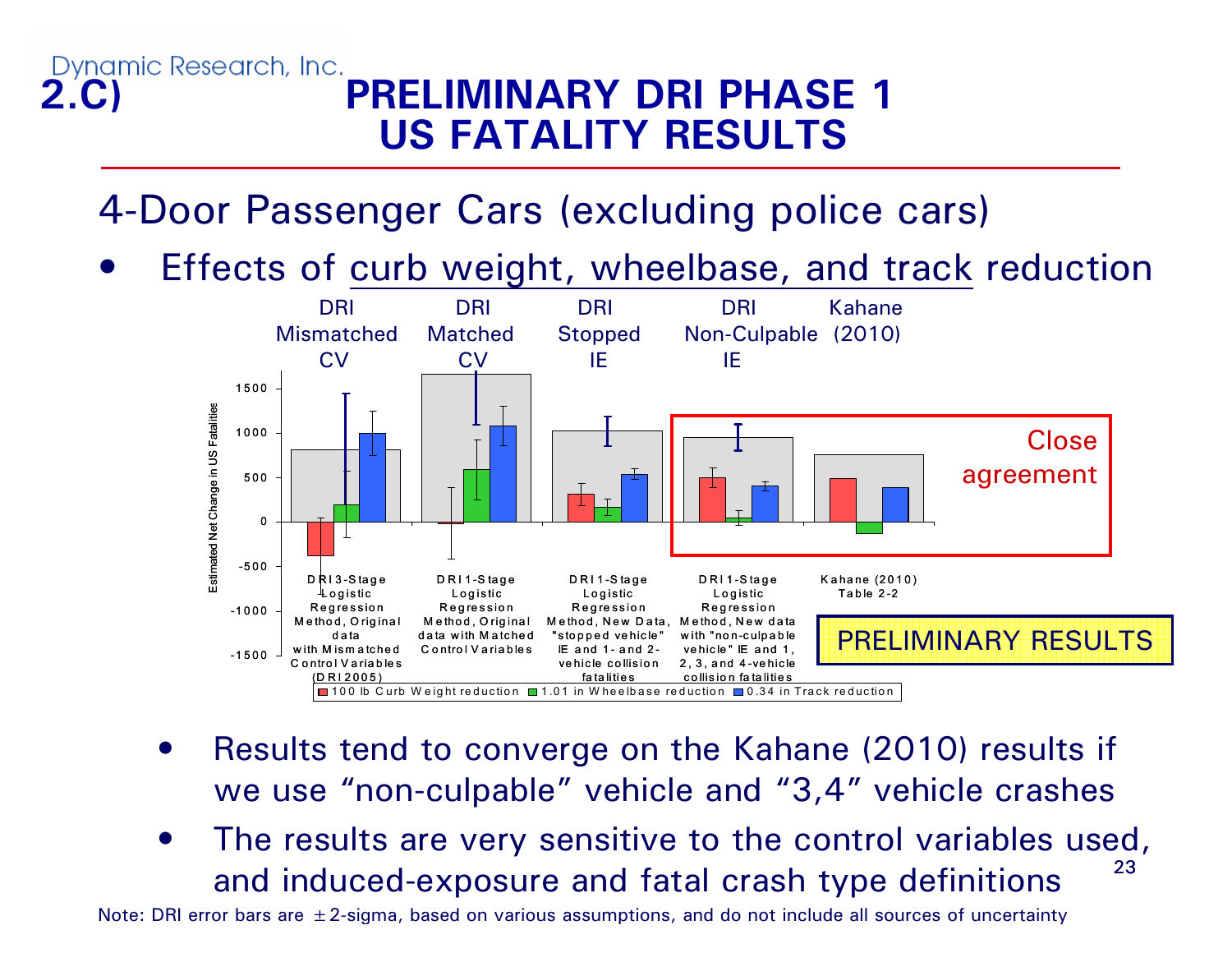#### Dynamic Research, Inc. **2.C) PRELIMINARY DRI PHASE 1 US FATALITY RESULTS**

4-Door Passenger Cars (excluding police cars)

•Effects of curb weight and footprint reduction



- • Results tend to converge on the Kahane (2010) results if we use "non-culpable" vehicle and "3,4" vehicle crashes 100 lb Curb Weight reduction ⊟ 0.65 sq ft Footprint Reduction
- 24• The curb weight and footprint results are very sensitive to the induced-exposure and fatal crash type definitions

Note: DRI error bars are ±2-sigma, based on various assumptions, and do not include all sources of uncertainty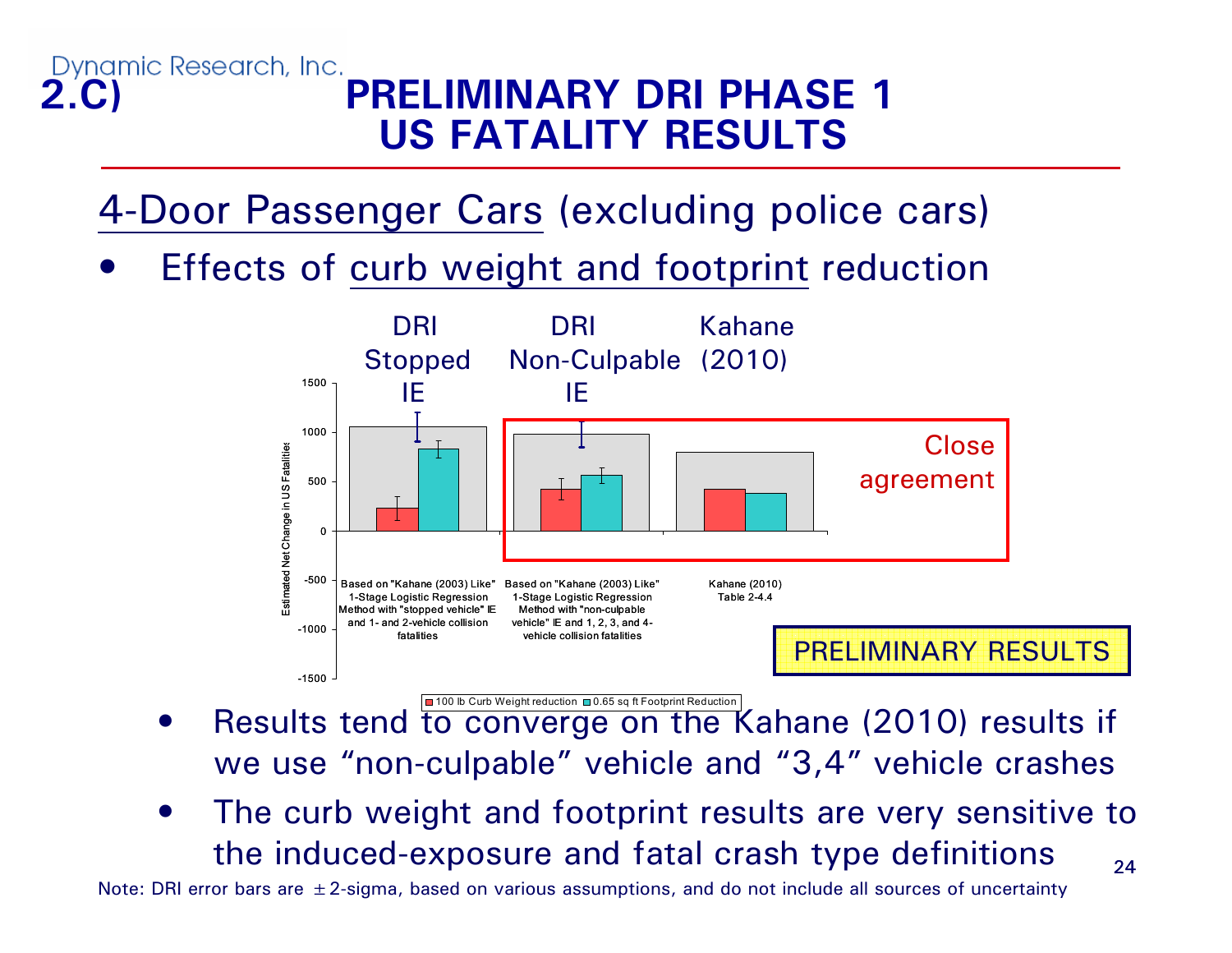#### Dynamic Research, Inc. **2.C) PRELIMINARY DRI PHASE 1 US FATALITY RESULTS**

### Light Trucks and Vans

•Effects of curb weight and footprint reduction



- $\bullet$  Results tend to converge on the Kahane (2010) results if we use "non-culpable" vehicle and "3,4" vehicle crashes
- • The curb weight results are very sensitive to the inducedexposure and fatal crash type definitions

Note: DRI error bars are  $\pm 2$ -sigma, based on various assumptions, and do not include all sources of uncertainty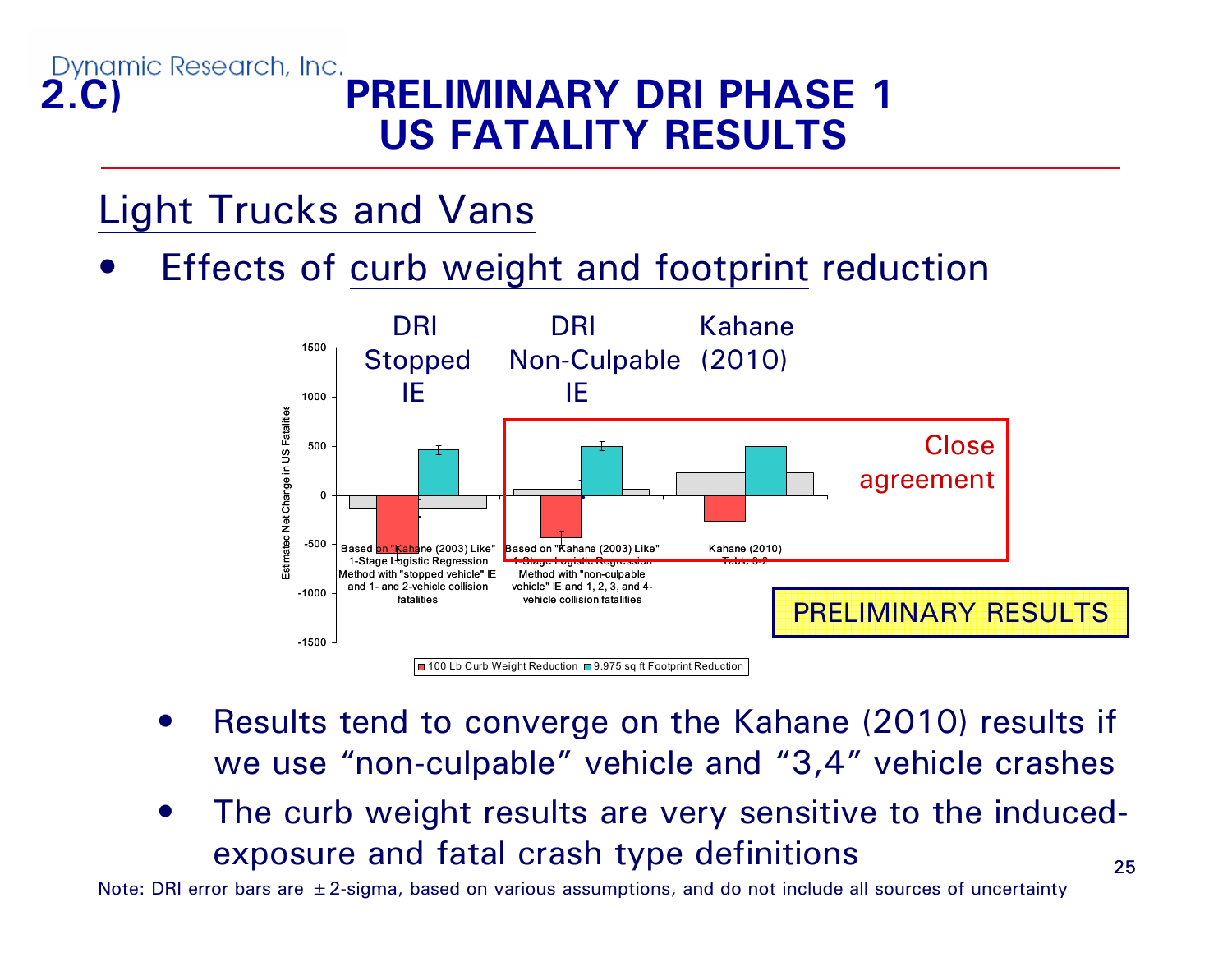#### Dynamic Research, Inc. **2.C) PRELIMINARY DRI PHASE 1 VARIANCE INFLATION FACTOR RESULTS**

Variance Inflation Factor (VIF) is a measure of multicollinearity

- •Large values indicate more multicollinearity
- • Allison (1999), p 50
	- •Begins to "*get concerned*" if VIF is greater than 2.5
- • Menard (2002), p 76
	- •VIF greater than 5 is "*cause for concern* "
	- • VIF greater than 10 "*almost certainly indicates a serious multicolineary problem* "
- • O'Brien (2007)
	- • *"Values of the VIF of 10, 20, 40, or even higher do not, by themselves, discount the results of regression analyses"*
	- 26 $\bullet$  *"it may be reasonable to eliminate or combine highly correlated independent variables, but doing this should be theoretically motivated."*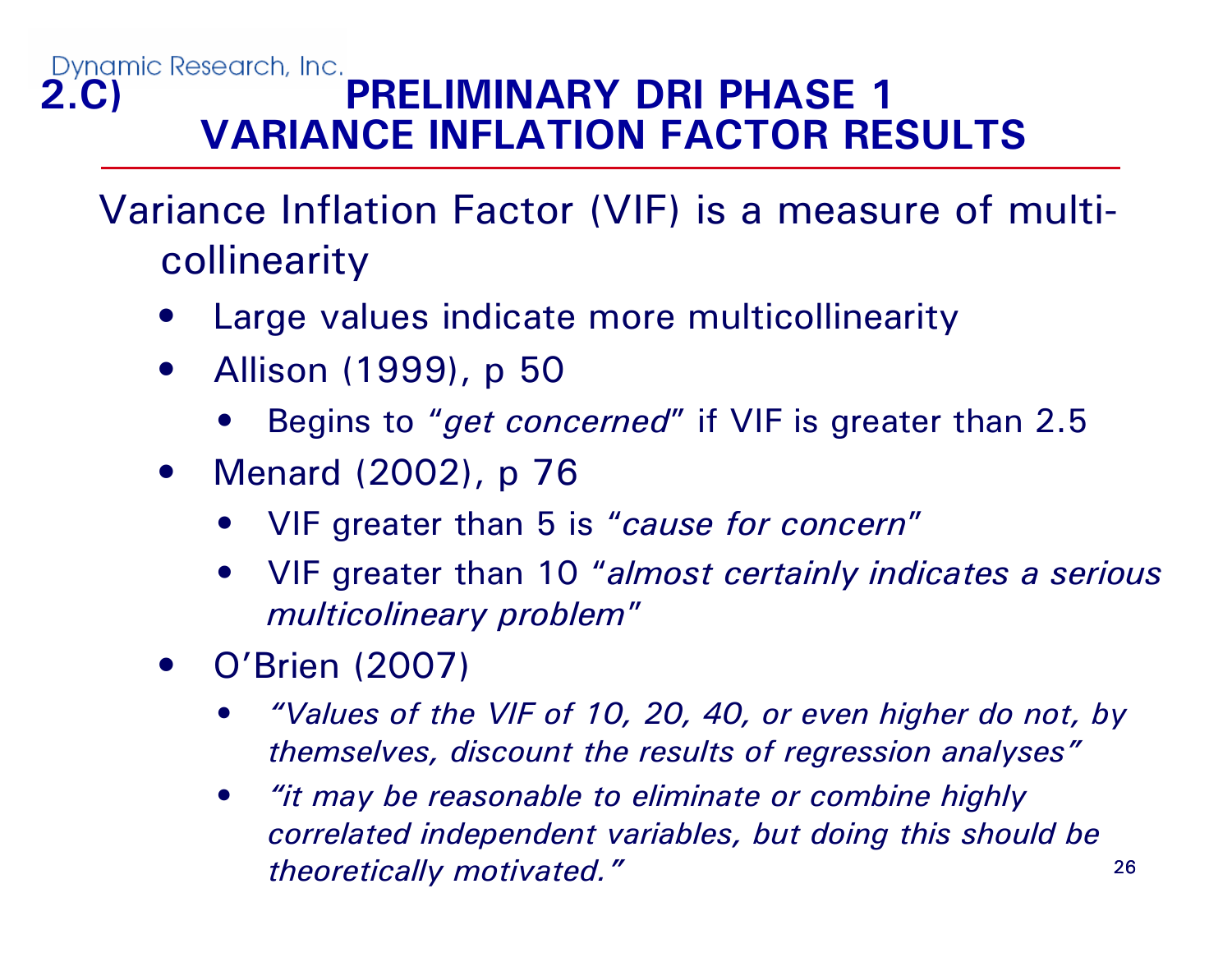#### Dynamic Research, Inc. **2.C) PRELIMINARY DRI PHASE 1 VARIANCE INFLATION FACTOR RESULTS**

# Maximum VIF values for the main DRI (200x) regression results



- $\bullet$  Curb weight has the largest VIF
	- • This suggests that the curb weight variable is redundant with other variables in the regression and should be eliminated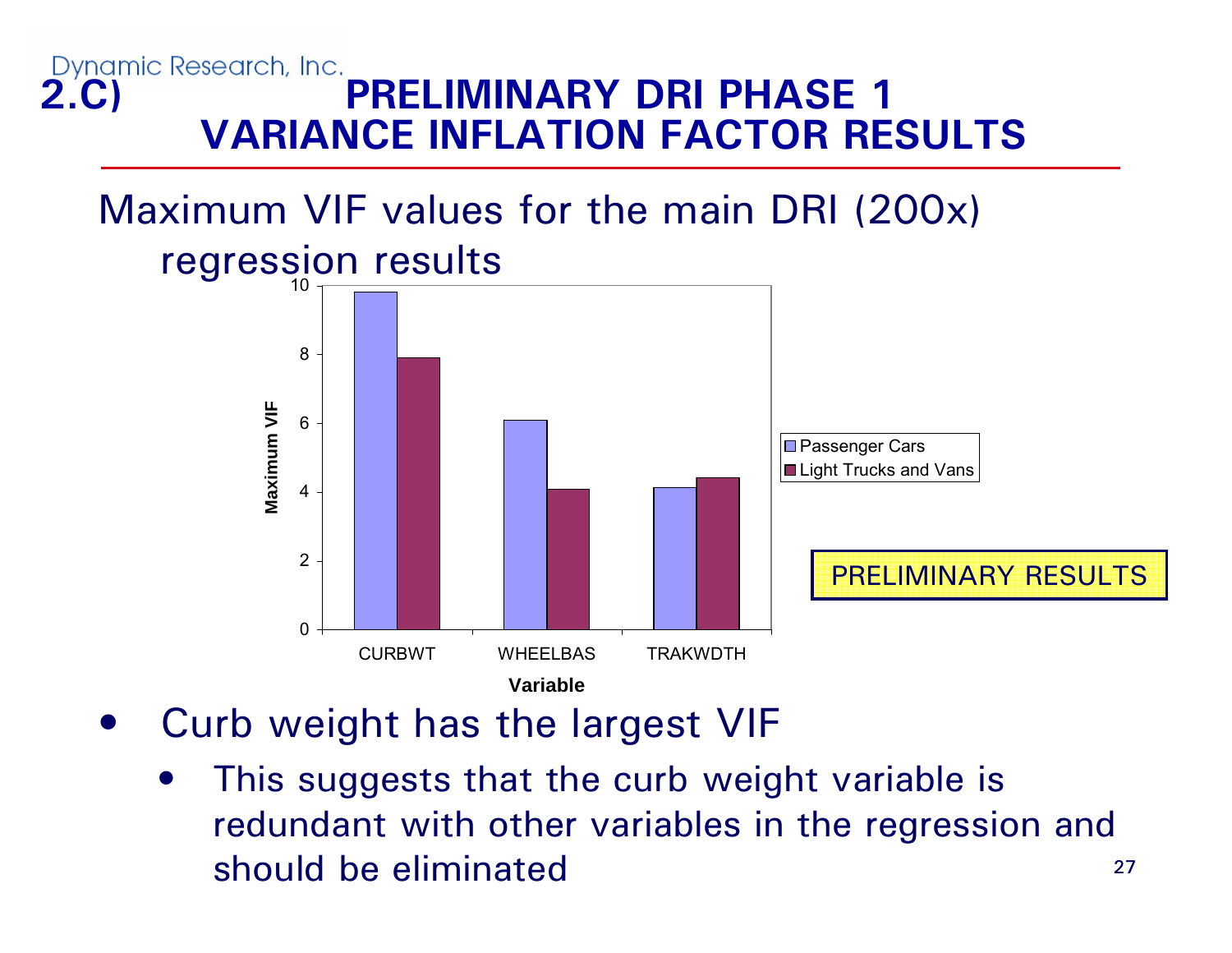# **2.D)**<br>**PRELIMINARY DRI PHASE 1 CONCLUSIONS**

| <b>Issue</b>                                                                                                                 | Impact on<br><b>Result</b> |
|------------------------------------------------------------------------------------------------------------------------------|----------------------------|
| "Non-Simultaneous" 2-Stage vs 1-Stage with mismatched control variables (e.g., F/IE<br>x IE/VRY vs F/VRY with ABS4 vs RURAL) | Large                      |
| Induced-exposure definition (i.e., stopped vs non-culpable vehicle)                                                          | Large                      |
| High state induced-exposure case weighting (due to too few induced-exposure states<br>per Hi/Lo fatality state group)        | <b>Medium</b>              |
| Fatal crash type definition (i.e., crashes involving 3 or 4 vehicles)                                                        | <b>Medium</b>              |
| US vs State level induced-exposure weighting and fatalities                                                                  | <b>Small</b>               |
| Identification of other vehicle types (MC, Large Truck, Unknown)                                                             | <b>Small</b>               |
| 2000 Calendar Year Data                                                                                                      | <b>Small</b>               |
| DRI 2002 vs Kahane 2003 curb weight data                                                                                     | <b>Small</b>               |
| NM vs UT induced-exposure data                                                                                               | <b>Assume small</b>        |
| 2000 Model Year Data                                                                                                         | Assume small               |
| "Simultaneous 3-Way 2-Stage" vs 1-Stage with matched control variables (e.g., F/A x<br>$A/IE$ vs $F/IE$ )                    | <b>Very small</b>          |
| Other vehicle parameter data (e.g., track, %ABS)                                                                             | <b>Unknown</b>             |
| State control variable data reduction (e.g. FL RURAL)                                                                        | <b>Unknown</b>             |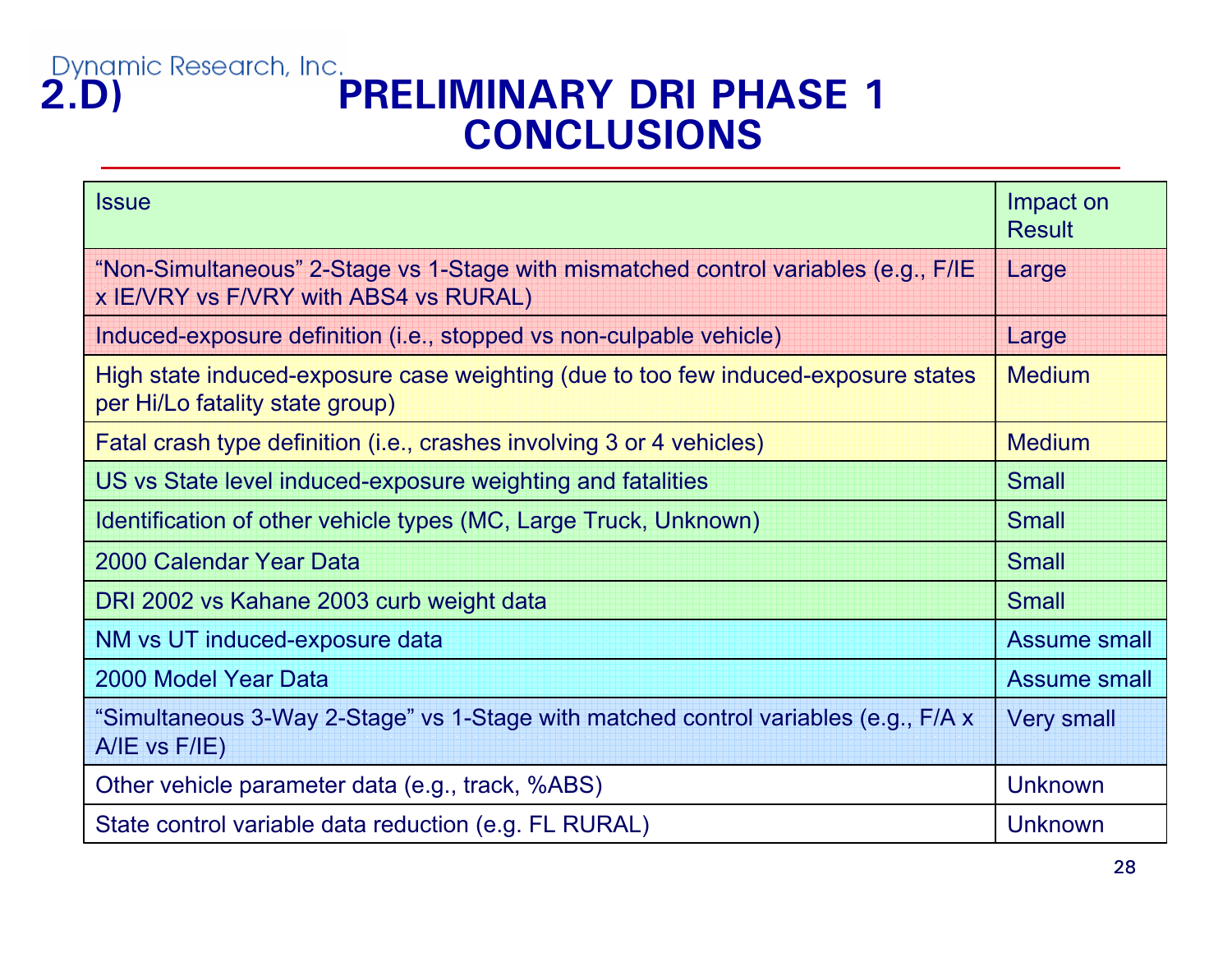### **2.E) DRI PHASE 1 RECOMMENDATIONS**

- Need Better Access and Disclosure to Compare **Studies** 
	- Common, accessible and downloadable databases
	- Common definitions for key factors
	- Better disclosure of data reduction methods (e.g., state data reduction, vehicle parameter data)
	- Better disclosure of results (e.g., all regression coefficients, estimated confidence intervals, VIF)
- If small changes in methodologies change results…
	- Perhaps the effect of weight is too small in comparison to other factors (e.g., safety technologies)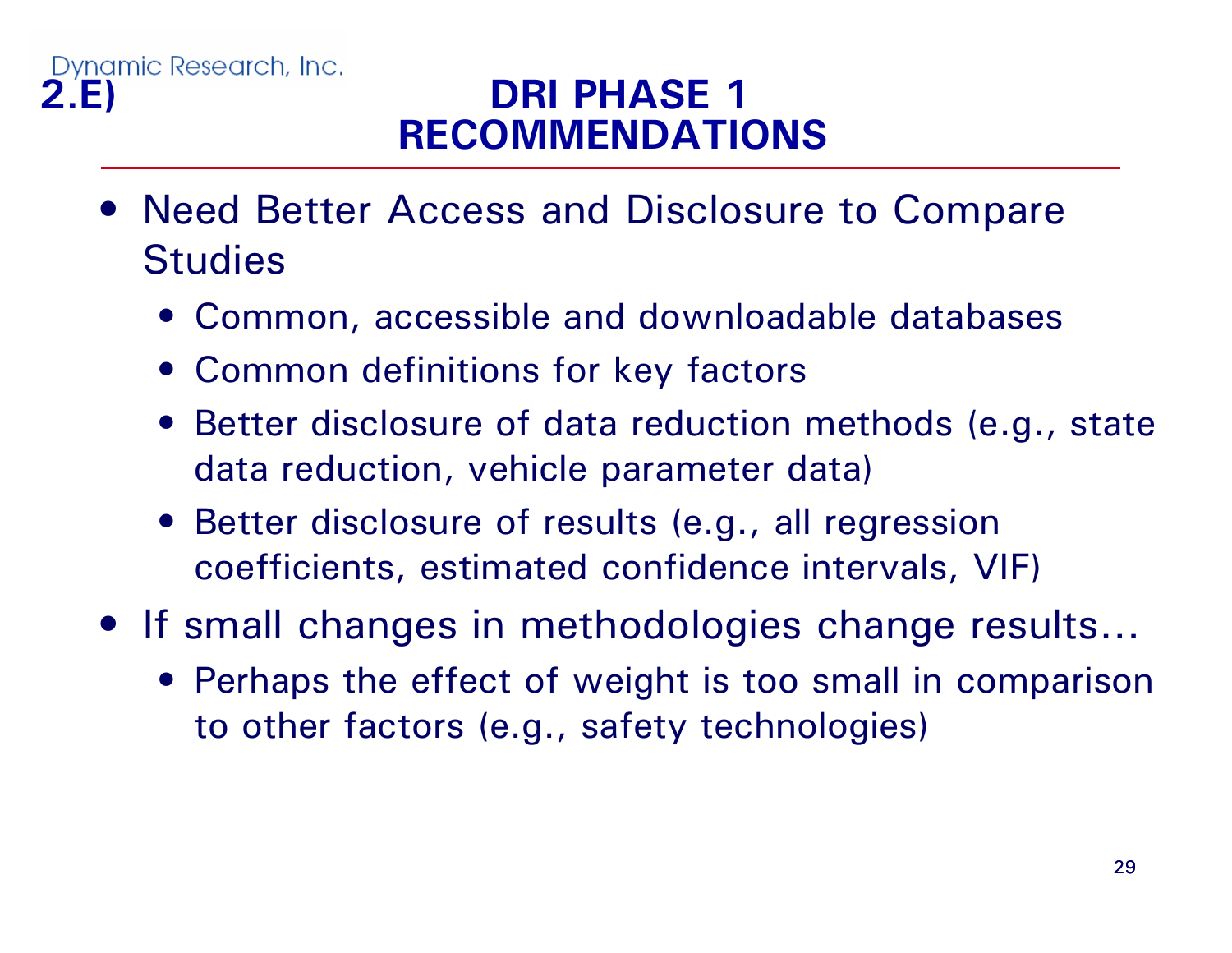### **Objectives**

• To further update the analysis based on most recent calendar year data and model year vehicles (e.g., to 2008 model year and calendar year)

### • Status

- Have discussed with NHTSA and others the need to define and make the NHTSA data publically available
- Access to detailed NHTSA methods and algorithms has yet to be discussed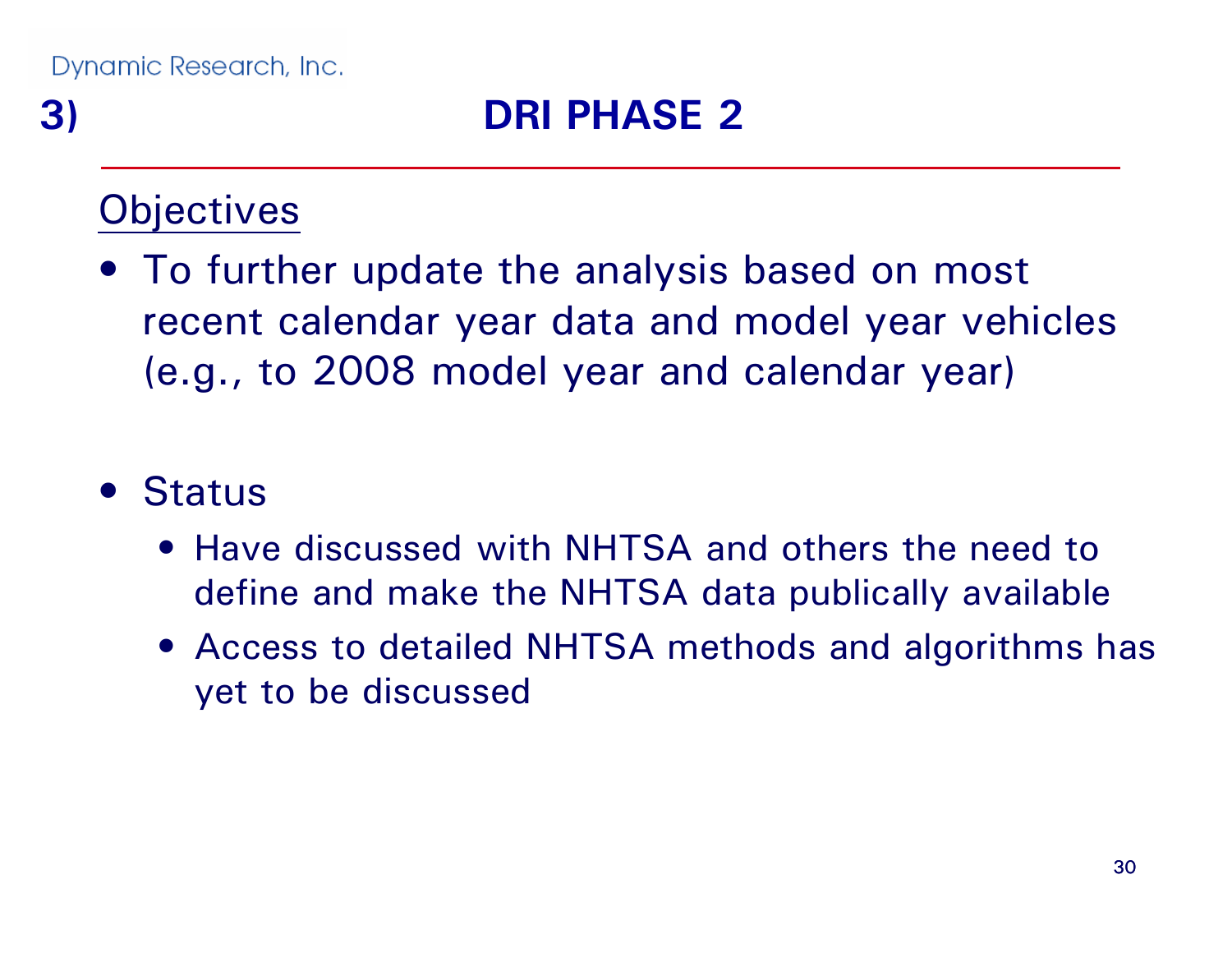**3) DRI POSSIBLE PHASE 3**

### **Objectives**

- To review and investigate forthcoming Kahane (2011) methods and results
	- Investigate other analytical approaches that may be appropriate, e.g.,
		- Predictive fits and "parsimonious" models (i.e., PRESS type statistic)
		- Sensitivity analyses, e.g., model should be relatively insensitive to changes in:
			- "Non-culpable vehicle" vs "stopped car" induced-exposure definitions
			- Vehicle model years
			- Vehicle types (i.e., 2-door cars)
			- Vehicles with high portions of high-strength steel and lighter weight versus conventional designs
			- Other world regions
			- Etc.